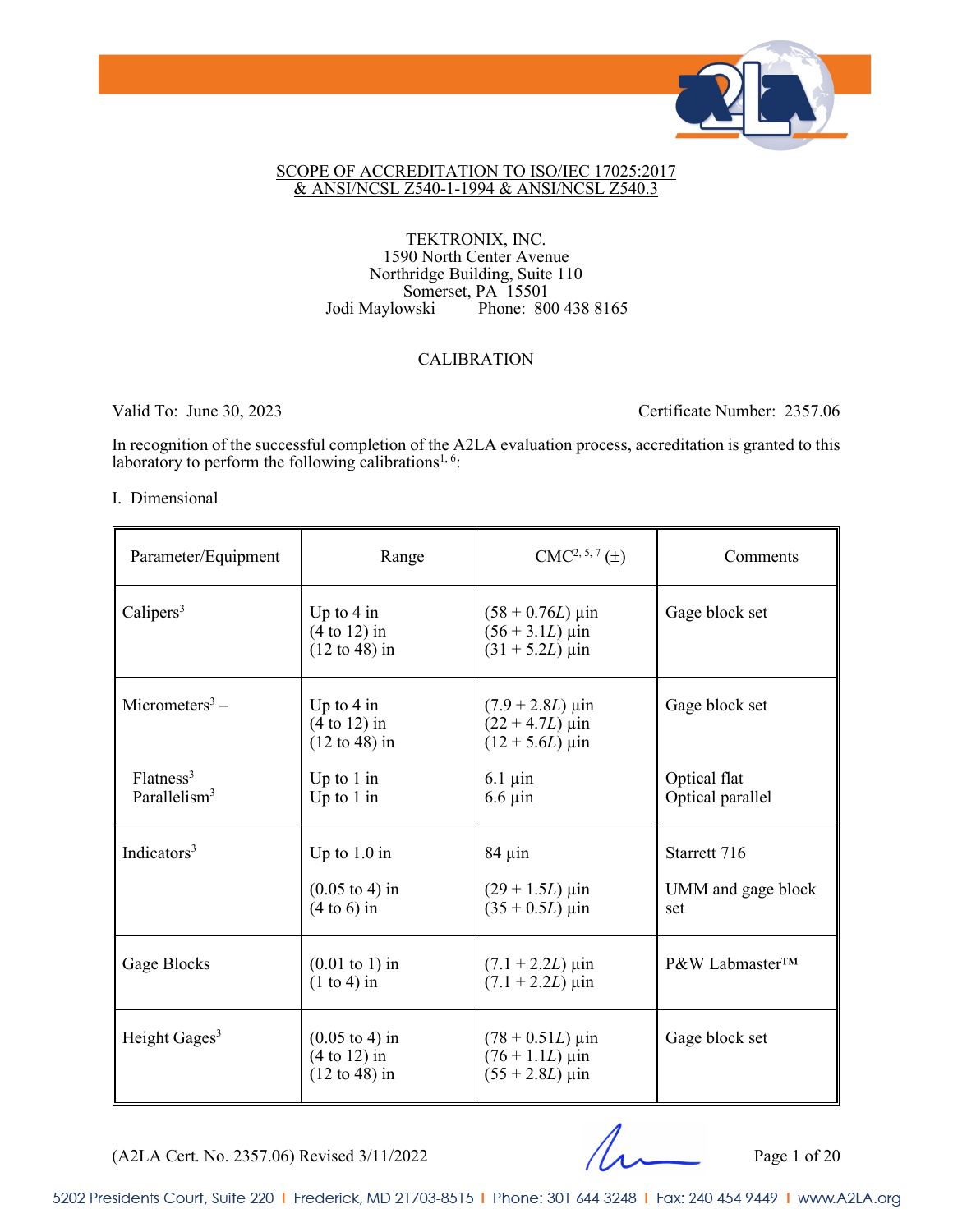| Parameter/Equipment                   | Range                                                                                    | $CMC2, 5, 7(\pm)$                                                                   | Comments                                   |
|---------------------------------------|------------------------------------------------------------------------------------------|-------------------------------------------------------------------------------------|--------------------------------------------|
| Optical Comparators <sup>3</sup>      |                                                                                          |                                                                                     |                                            |
| Angle                                 | $15^{\circ}$<br>$30^\circ$<br>$45^{\circ}$                                               | $0.015^{\circ}$<br>$0.015^{\circ}$<br>$0.015^{\circ}$                               | Angle blocks and gage<br>blocks            |
| XY Linearity                          | Up to $4 \text{ in}$<br>$($ 2 4 to 12) in                                                | $78 \mu$ in<br>$87 \mu$ in                                                          |                                            |
| Depth Gages $3$                       | $(0.05 \text{ to } 4) \text{ in}$<br>$(4 \text{ to } 12)$ in<br>$(12 \text{ to } 48)$ in | $(30 + 0.25L) \,\mu\text{in}$<br>$(31 + 1.4L) \,\mu \text{in}$<br>$(42 + 4.1L)$ µin | Gage block set                             |
| Feeler and Thickness<br>Gage          | $0.005$ in<br>$(0.05 \text{ to } 5) \text{ in}$                                          | $35 \mu$ in<br>$(48 + 14L) \,\mu \text{in}$                                         | P&W model C and gage<br>block set          |
| Cylindrical Pins and Plugs Up to 4 in |                                                                                          | $(7.2 + 3.3L) \,\mu\text{in}$                                                       | Labmaster <sup>TM</sup> and gage<br>blocks |
| Laser Micrometer <sup>3</sup>         | Up to $1$ in                                                                             | $12 \mu$ in                                                                         | Master pin                                 |

#### II. Dimensional Testing/Calibration<sup>1</sup>

| Parameter/Equipment | Range                              | $CMC2, 5(\pm)$         | <b>Comments</b>                   |
|---------------------|------------------------------------|------------------------|-----------------------------------|
| Length $-1D^8$      | $(0.05 \text{ to } 10) \text{ in}$ | $(11 + 1.3L) \,\mu$ in | P&W model C and gage<br>block set |

#### III. Electrical – DC / Low Frequency

| Parameter/Equipment                | Range                                                                                                                                                                       | $CMC2, 4(\pm)$                                                                                                           | Comments                         |
|------------------------------------|-----------------------------------------------------------------------------------------------------------------------------------------------------------------------------|--------------------------------------------------------------------------------------------------------------------------|----------------------------------|
| DC Voltage – Generate <sup>3</sup> | $(0 \text{ to } 219.99999) \text{ mV}$<br>$(0.22 \text{ to } 2.199 \text{ 999 9}) \text{ V}$<br>$(2.2 \text{ to } 10.999 \text{ } 999) \text{ V}$<br>$(11$ to 21.999 999) V | $8.3 \mu V/V + 0.62 \mu V$<br>6.2 $\mu$ V/V + 0.93 $\mu$ V<br>6.2 $\mu$ V/V + 3.1 $\mu$ V<br>6.2 $\mu$ V/V + 6.2 $\mu$ V | Fluke 5700A w/ 5725<br>amplifier |

 $(A2LA$  Cert. No. 2357.06) Revised 3/11/2022 Page 2 of 20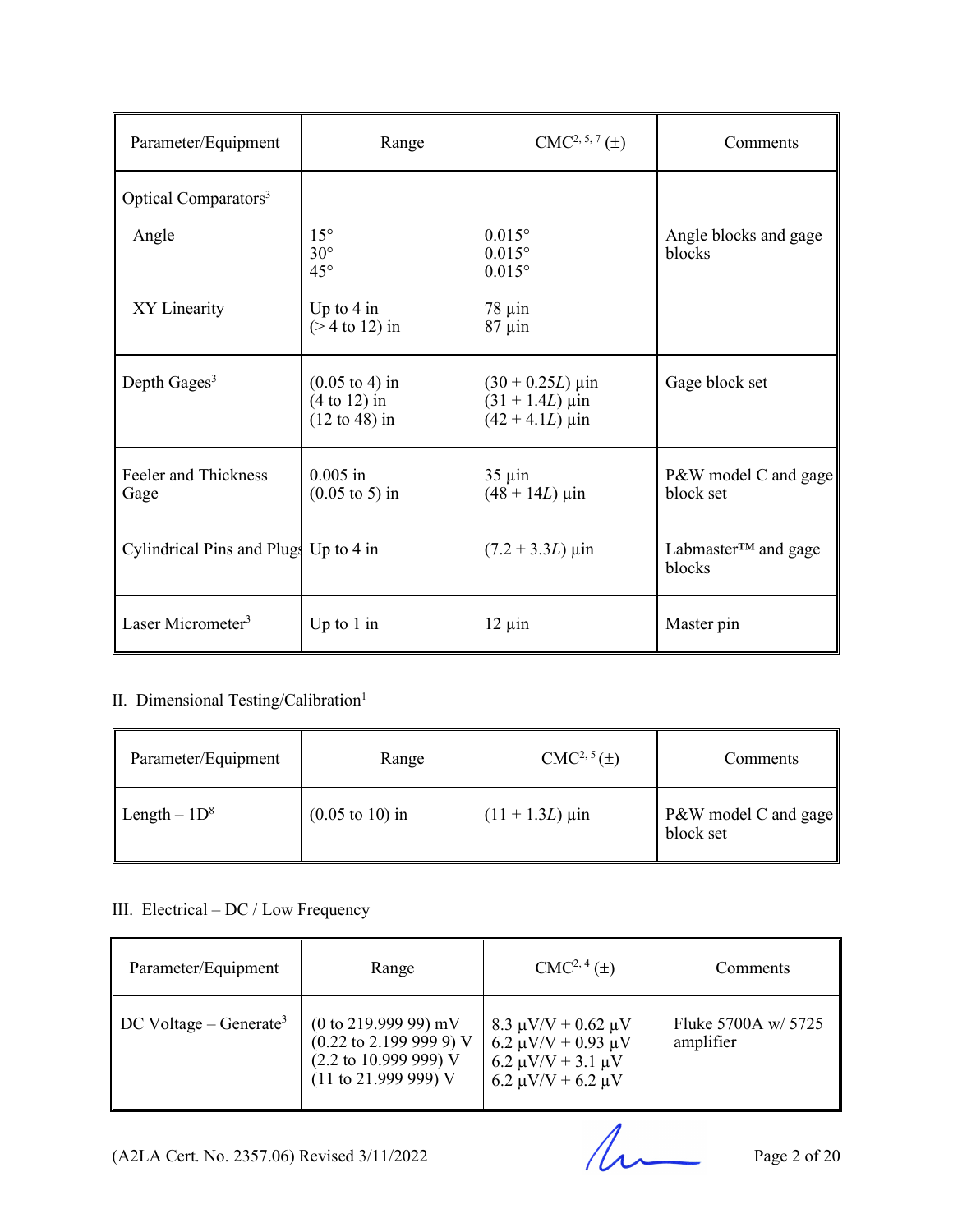| Parameter/Equipment                          | Range                                                                                                                                                                                                       | $CMC2, 4(\pm)$                                                                                                                                                                                       | Comments                                  |
|----------------------------------------------|-------------------------------------------------------------------------------------------------------------------------------------------------------------------------------------------------------------|------------------------------------------------------------------------------------------------------------------------------------------------------------------------------------------------------|-------------------------------------------|
| DC Voltage – Generate <sup>3</sup><br>(cont) | $(22 \text{ to } 219.99999)$ V<br>(220 to 1100) V                                                                                                                                                           | $7.0 \mu V/V + 78 \mu V$<br>$8.5 \mu V/V + 470 \mu V$                                                                                                                                                | Fluke 5700A w/ 5725<br>amplifier          |
| DC Voltage – Measure <sup>3</sup>            | $(0 to 100)$ mV<br>1V<br>10 <sub>V</sub><br>100V<br>1000 V<br>$(1 to 120)$ kV                                                                                                                               | $10 \mu V/V + 0.23 \mu V$<br>7.8 $\mu$ V/V + 2.3 $\mu$ V<br>$7.8 \mu V/V + 23 \mu V$<br>$9.3 \mu V/V + 0.23 \ mV$<br>9.3 $\mu$ V/V + 2.3 mV<br>$2.1$ mV/V                                            | <b>HP 3458A</b><br>High voltage divider & |
|                                              |                                                                                                                                                                                                             |                                                                                                                                                                                                      | <b>DMM</b>                                |
| $DC$ Current – Generate <sup>3</sup>         | (0 to 219.9999) $\mu$ A<br>$(0.22 \text{ to } 2.199 \text{ 999}) \text{ mA}$<br>$(2.2 \text{ to } 21.99999) \text{ mA}$<br>(22 to 219.9999) mA<br>$(0.22 \text{ to } 2.199 \text{ 999}) A$<br>$(0 to 11)$ A | $51 \mu A/A + 5.4 \ nA$<br>$42 \mu A/A + 6.2 \text{ nA}$<br>$42 \mu A/A + 39 nA$<br>$48 \mu A/A + 0.62 \mu A$<br>$76 \mu A/A + 12 \mu A$<br>$0.28$ mA/A + $0.37$ mA                                  | Fluke 5720A w/ 5725<br>amplifier          |
|                                              | $(11 \text{ to } 20.5)$ A                                                                                                                                                                                   | $0.78$ mA/A + 0.58 mA                                                                                                                                                                                | Fluke 5520A                               |
| Clamp-On Only                                | $(16.5 \text{ to } 149.999) \text{ A}$<br>$(150 \text{ to } 1025)$ A                                                                                                                                        | $4.4 \text{ mA}/A + 0.11 \text{ mA}$<br>5.1 mA/A + $0.39$ mA                                                                                                                                         | Fluke 5520A w/coil                        |
| $DC$ Current – Measure <sup>3</sup>          | (0 to 100) nA<br>$(0 \text{ to } 1) \mu A$<br>$(0 \text{ to } 10) \mu A$<br>(0 to 100) $\mu$ A<br>$(0.1 \text{ to } 1) \text{ mA}$<br>$(1 to 10)$ mA<br>$(10 to 100)$ mA<br>$(0.1 \text{ to } 1)$ A         | 65 $\mu$ A/A + 31 pA<br>$32 \mu A/A + 31 pA$<br>$16 \mu A/A + 78 pA$<br>$16 \mu A/A + 0.62 nA$<br>$16 \mu A/A + 3.9 nA$<br>$17 \mu A/A + 39 nA$<br>$28 \mu A/A + 390 nA$<br>$87 \mu A/A + 7.8 \mu A$ | Agilent 3458                              |
|                                              | $(1 to 20)$ A<br>$(20 \text{ to } 100)$ A                                                                                                                                                                   | 56 $\mu$ A/A<br>$0.46$ mA/A                                                                                                                                                                          | Guildline 9711A and<br>3458A              |
| DC Power – Generate <sup>3</sup>             | 0.01 mW to 337 W<br>$(0.01 \text{ to } 3060) \text{ W}$<br>$(3.06 \text{ to } 20.91) \text{ kW}$                                                                                                            | $0.24$ mW/W<br>$0.17$ mW/W<br>$0.56$ mW/W                                                                                                                                                            | Fluke 5520A                               |

 $(A2LA$  Cert. No. 2357.06) Revised 3/11/2022 Page 3 of 20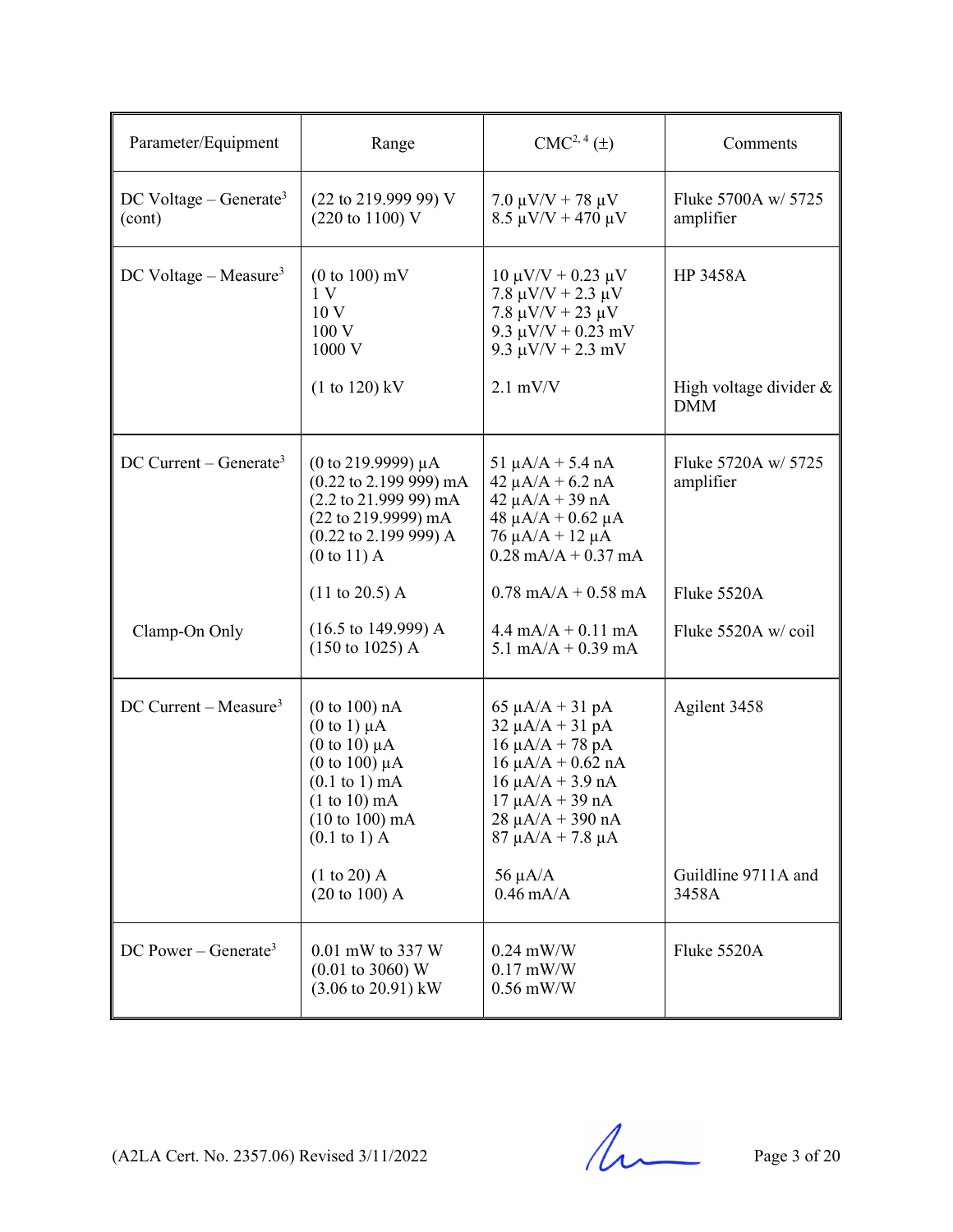| Parameter/Equipment                      | Range                                                                                                                                                                                                                                                                                                                                                                                                                                                                                                                                                                                                                                                                                           | $CMC2, 4(\pm)$                                                                                                                                                                                                                                                                                                                                                                                                                                                                                                                                                                                                                                                                                                                                                            | Comments                                          |
|------------------------------------------|-------------------------------------------------------------------------------------------------------------------------------------------------------------------------------------------------------------------------------------------------------------------------------------------------------------------------------------------------------------------------------------------------------------------------------------------------------------------------------------------------------------------------------------------------------------------------------------------------------------------------------------------------------------------------------------------------|---------------------------------------------------------------------------------------------------------------------------------------------------------------------------------------------------------------------------------------------------------------------------------------------------------------------------------------------------------------------------------------------------------------------------------------------------------------------------------------------------------------------------------------------------------------------------------------------------------------------------------------------------------------------------------------------------------------------------------------------------------------------------|---------------------------------------------------|
| DC Resistance -<br>Generate <sup>3</sup> | (0 to 11) $\Omega$<br>$(11 \text{ to } 33) \Omega$<br>$(33 \text{ to } 110) \Omega$<br>$(110 \text{ to } 330) \Omega$<br>$(0.33 \text{ to } 1.1) \text{ k}\Omega$<br>$(1.1 \text{ to } 3.3) \text{ k}\Omega$<br>$(3.3 \text{ to } 11) \text{ k}\Omega$<br>$(11 \text{ to } 33) \text{ k}\Omega$<br>$(33 \text{ to } 110) \text{ k}\Omega$<br>$(110 \text{ to } 330) \text{ k}\Omega$<br>$(0.33 \text{ to } 1.1) \text{ M}\Omega$<br>$(1.1 \text{ to } 3.3) \text{ M}\Omega$<br>$(3.3 \text{ to } 11) \text{ M}\Omega$<br>$(11 \text{ to } 33) \text{ M}\Omega$<br>$(33 \text{ to } 110) \text{ M}\Omega$<br>$(110 \text{ to } 330) \text{ M}\Omega$<br>$(330 \text{ to } 1100) \text{ M}\Omega$ | $38 \mu\Omega/\Omega + 0.78 \text{ m}\Omega$<br>$23 \mu\Omega/\Omega + 1.2 \text{ m}\Omega$<br>$22 \mu\Omega/\Omega + 1.1 \text{ m}\Omega$<br>$22 \mu\Omega/\Omega + 1.6 \text{ m}\Omega$<br>$22 \mu\Omega/\Omega + 1.6 \text{ mA}$<br>$22 \mu\Omega/\Omega + 16 \text{ mA}$<br>$22 \mu\Omega/\Omega + 16 \text{ mA}$<br>24 μ $\Omega/\Omega$ + 0.16 Ω<br>$23 \mu\Omega/\Omega$ + 0.16 $\Omega$<br>$27 \mu\Omega/\Omega + 1.6 \Omega$<br>$27 \mu\Omega/\Omega + 1.6 \Omega$<br>59 $\mu\Omega/\Omega$ + 23 $\Omega$<br>$0.10 \text{ m}\Omega/\Omega + 39 \Omega$<br>$0.21 \text{ m}\Omega/\Omega + 1.9 \text{ k}\Omega$<br>$0.40 \text{ m}\Omega/\Omega$ + 2.3 k $\Omega$<br>$2.4 \text{ m}\Omega/\Omega$ + 78 k $\Omega$<br>$12 \text{ mA}/\Omega + 0.39 \text{ M}\Omega$ | Fluke 5520A                                       |
| <b>Fixed Points</b>                      | $1 \Omega$<br>$1.9 \Omega$<br>$10\ \Omega$<br>$19\Omega$<br>$100 \Omega$<br>$190 \Omega$<br>$1 \text{ k}\Omega$<br>$1.9 \text{ k}\Omega$<br>$10 \text{ k}\Omega$<br>$19 k\Omega$<br>$100 \text{ k}\Omega$<br>$190 \text{ k}\Omega$<br>$1 M\Omega$<br>$1.9 M\Omega$<br>$10 \text{ M}\Omega$<br>$19 \text{ M}\Omega$<br>$100 \text{ M}\Omega$                                                                                                                                                                                                                                                                                                                                                     | $0.13 \text{ m}\Omega$<br>$0.18 \text{ m}\Omega$<br>$0.27 \text{ m}\Omega$<br>$0.48$ m $\Omega$<br>$1.7 \text{ mA}$<br>$3.1 \text{ mA}$<br>$12 \text{ mA}$<br>$23 \text{ mA}$<br>$0.11 \Omega$<br>$0.21 \Omega$<br>$1.3 \Omega$<br>$3.0 \Omega$<br>$50 \Omega$<br>$62 \Omega$<br>$0.37 k\Omega$<br>$0.84 \text{ k}\Omega$<br>$12 k\Omega$                                                                                                                                                                                                                                                                                                                                                                                                                                 | Fluke 5700A                                       |
|                                          | $0.33 \text{ m}\Omega$<br>$1.0 \text{ m}\Omega$<br>$10 \text{ m}\Omega$<br>$100 \text{ mA}$                                                                                                                                                                                                                                                                                                                                                                                                                                                                                                                                                                                                     | $0.44 \mu\Omega$<br>2.5 $\mu\Omega$<br>$1.7 \mu\Omega$<br>$23 \mu\Omega$                                                                                                                                                                                                                                                                                                                                                                                                                                                                                                                                                                                                                                                                                                  | Guildline 9711A                                   |
|                                          | $(10 \text{ to } 100) \text{ M}\Omega$<br>$(100 \text{ to } 1000) \text{ M}\Omega$<br>$(1 \text{ to } 10)$ GQ<br>(10 to 100) $G\Omega$                                                                                                                                                                                                                                                                                                                                                                                                                                                                                                                                                          | $0.13\%$<br>$0.24\%$<br>$0.58 \%$<br>$1.2\%$                                                                                                                                                                                                                                                                                                                                                                                                                                                                                                                                                                                                                                                                                                                              | <b>IET HRRS-B-3-10M</b><br>high resistance decade |

 $(A2LA$  Cert. No. 2357.06) Revised 3/11/2022 Page 4 of 20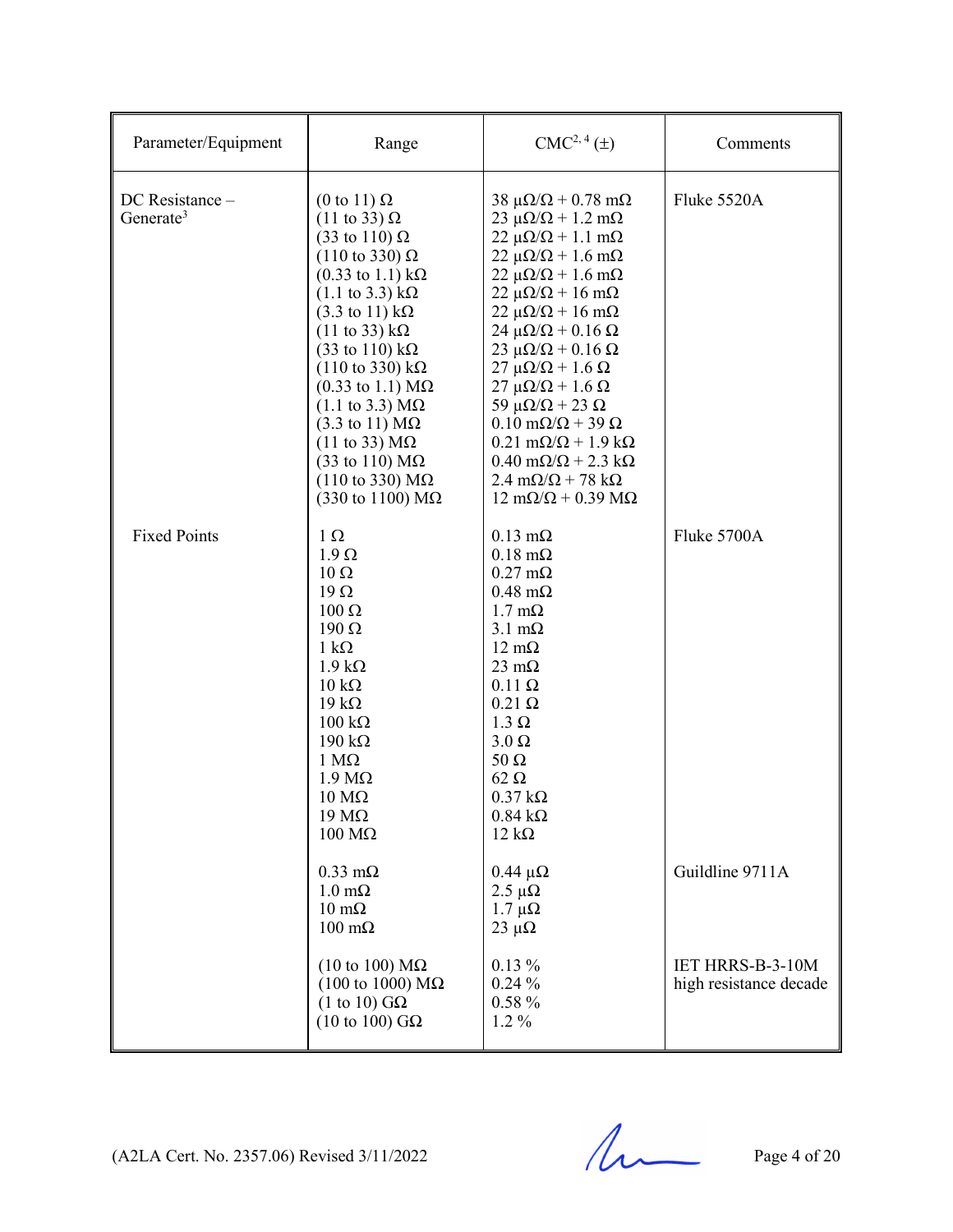| Parameter/Equipment                     | Range                                                                                                                                                                                                                                                                                                                           | $CMC2, 4(\pm)$                                                                                                                                                                                                                                                                                                                                                                                     | Comments                |
|-----------------------------------------|---------------------------------------------------------------------------------------------------------------------------------------------------------------------------------------------------------------------------------------------------------------------------------------------------------------------------------|----------------------------------------------------------------------------------------------------------------------------------------------------------------------------------------------------------------------------------------------------------------------------------------------------------------------------------------------------------------------------------------------------|-------------------------|
| DC Resistance -<br>Measure <sup>3</sup> | (0 to 10) $\Omega$<br>$(10 \text{ to } 100) \Omega$<br>$100$ Ω to 1 kΩ<br>$(1 \text{ to } 10) \text{ k}\Omega$<br>$(10 \text{ to } 100) \text{ k}\Omega$<br>$(0.1 \text{ to } 1) \text{ M}\Omega$<br>$(1 \text{ to } 10) \text{ M}\Omega$<br>$(10 \text{ to } 100) \text{ M}\Omega$<br>$(100 \text{ to } 1200) \text{ M}\Omega$ | $14 \mu\Omega/\Omega + 39 \mu\Omega$<br>$14 \mu\Omega/\Omega + 0.39 \text{ mA}$<br>$12 \mu\Omega/\Omega + 0.39 \text{ mA}$<br>11 $\mu\Omega/\Omega$ + 3.9 m $\Omega$<br>$12 \mu\Omega/\Omega + 39 \mu\Omega$<br>$17 \mu\Omega/\Omega + 1.6 \Omega$<br>43 $\mu\Omega/\Omega$ + 78 $\Omega$<br>$0.40 \text{ m}\Omega/\Omega + 0.78 \text{ k}\Omega$<br>$4.8 \text{ m}\Omega/\Omega$ + 7.8 k $\Omega$ | Fluke 3458A             |
| $AC$ Voltage – Generate <sup>3</sup>    |                                                                                                                                                                                                                                                                                                                                 |                                                                                                                                                                                                                                                                                                                                                                                                    |                         |
| Up to $2.2 \text{ mV}$                  | $(10 \text{ to } 20)$ Hz<br>$(20 \text{ to } 40) \text{ Hz}$<br>40 Hz to 20 kHz<br>$(20 \text{ to } 50)$ kHz<br>$(50 \text{ to } 100) \text{ kHz}$<br>$(100 \text{ to } 300) \text{ kHz}$<br>(300 to 500) kHz<br>$(0.5 \text{ to } 1) \text{ MHz}$                                                                              | $1.2$ mV/V + 5 $\mu$ V<br>$0.86$ mV/V + 5 $\mu$ V<br>$0.88$ mV/V + 5 $\mu$ V<br>$1.4 \text{ mV/V} + 5 \mu \text{V}$<br>$2.1 \text{ mV/V} + 6 \mu \text{V}$<br>$3.5$ mV/V + 12 $\mu$ V<br>$4.9$ mV/V + 25 $\mu$ V<br>7.1 mV/V + 25 $\mu$ V                                                                                                                                                          | Fluke 5700A w/ 5725A    |
| $(2.2 \text{ to } 22) \text{ mV}$       | $(10 \text{ to } 20)$ Hz<br>$(20 \text{ to } 40) \text{ Hz}$<br>40 Hz to 20 kHz<br>$(20 \text{ to } 50)$ kHz<br>$(50 \text{ to } 100) \text{ kHz}$<br>$(100 \text{ to } 300) \text{ kHz}$<br>$(300 \text{ to } 500) \text{ kHz}$<br>$(0.5 \text{ to } 1) \text{ MHz}$                                                           | $0.51$ mV/V + 5 $\mu$ V<br>$0.25 \text{ mV/V} + 5 \mu \text{V}$<br>$0.17 \text{ mV/V} + 5 \mu \text{V}$<br>$0.4 \text{ mV/V} + 5 \mu \text{V}$<br>$0.82$ mV/V + 6 $\mu$ V<br>$1.3$ mV/V + $12 \mu$ V<br>$1.7 \text{ mV/V} + 25 \mu \text{V}$<br>$4.1 \text{ mV/V} + 25 \text{ \mu V}$                                                                                                              | Fluke 5700A w/<br>5725A |
| $(22 \text{ to } 220) \text{ mV}$       | $(10 \text{ to } 20) \text{ Hz}$<br>$(20 \text{ to } 40) \text{ Hz}$<br>$40$ Hz to $20$ kHz<br>$(20 \text{ to } 50)$ kHz<br>$(50 \text{ to } 100) \text{ kHz}$<br>$(100 \text{ to } 300) \text{ kHz}$<br>$(300 \text{ to } 500) \text{ kHz}$<br>$(0.5 \text{ to } 1) \text{ MHz}$                                               | $0.55$ mV/V + 15 $\mu$ V<br>190 μV/V + 8 μV<br>93 μV/V + 8 μV<br>$0.29$ mV/V + 8 $\mu$ V<br>$0.71$ mV/V + 20 $\mu$ V<br>$0.88$ mV/V + 25 $\mu$ V<br>$1.4 \text{ mV/V} + 31 \text{ \mu V}$<br>$2.9 \text{ mV/V} + 78 \text{ \mu V}$                                                                                                                                                                 |                         |
| $(0.22 \text{ to } 2.2) \text{ V}$      | $(10 \text{ to } 20)$ Hz<br>(20 to 40) Hz<br>$40$ Hz to $20$ kHz<br>$(20 \text{ to } 50)$ kHz<br>$(50 \text{ to } 100) \text{ kHz}$<br>$(100 \text{ to } 300) \text{ kHz}$<br>(300 to 500) kHz<br>$(0.5 \text{ to } 1) \text{ MHz}$                                                                                             | $0.63$ mV/V + 78 $\mu$ V<br>$140 \mu V/V + 23 \mu V$<br>69 $\mu$ V/V + 5.4 $\mu$ V<br>$120 \mu V/V + 16 \mu V$<br>$0.24$ mV/V + 62 $\mu$ V<br>$0.42$ mV/V + 120 $\mu$ V<br>$0.96$ mV/V + 250 $\mu$ V<br>$2.0$ mV/V + 0.78 mV                                                                                                                                                                       |                         |

 $(A2LA$  Cert. No. 2357.06) Revised  $3/11/2022$  Page 5 of 20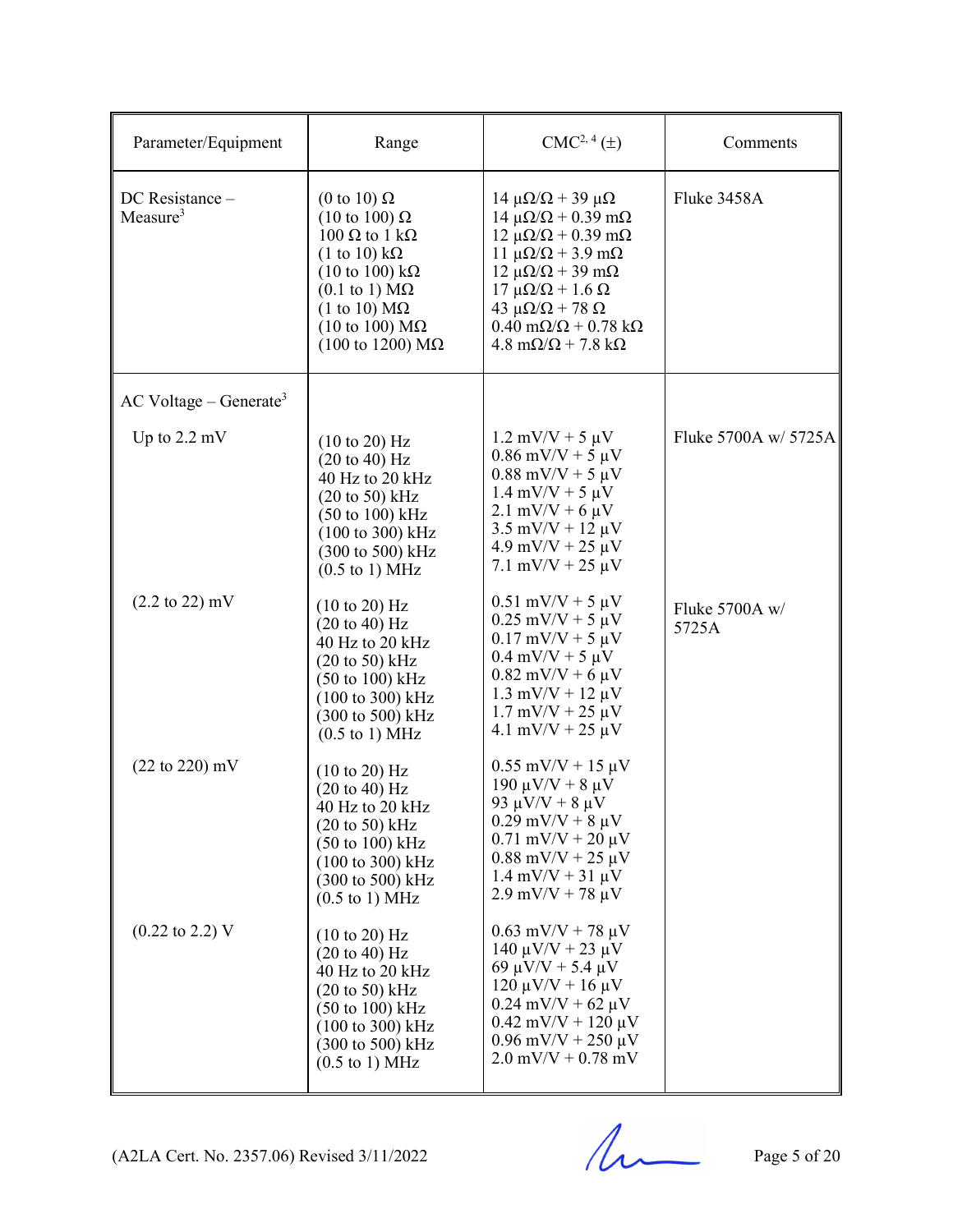| Parameter/Range                                                          | Frequency                                                                                                                                                                                                    | $CMC2, 4(\pm)$                                                                                                                                                                                                                             | Comments                                                 |
|--------------------------------------------------------------------------|--------------------------------------------------------------------------------------------------------------------------------------------------------------------------------------------------------------|--------------------------------------------------------------------------------------------------------------------------------------------------------------------------------------------------------------------------------------------|----------------------------------------------------------|
| $AC$ Voltage – Generate <sup>3</sup><br>(cont)                           |                                                                                                                                                                                                              |                                                                                                                                                                                                                                            |                                                          |
| $(2.2 \text{ to } 22)$ V                                                 | (10 to 20) Hz<br>$(20 \text{ to } 40)$ Hz<br>40 Hz to 20 kHz<br>$(20 \text{ to } 50)$ kHz<br>$(50 \text{ to } 100) \text{ kHz}$<br>(100 to 300) kHz<br>(300 to 500) kHz<br>$(0.5 \text{ to } 1) \text{ MHz}$ | $0.55$ mV/V + 0.78 mV<br>$0.14$ mV/V + 0.23 mV<br>$70 \mu V/V + 70 \mu V$<br>$120 \mu V/V + 160 \mu V$<br>$0.23$ mV/V + $0.31$ mV<br>$0.49$ mV/V + 1.3 mV<br>$1.1$ mV/V + 3.9 mV<br>$2.5$ mV/V + 7.0 mV                                    | Fluke 5700A w/ 5725A                                     |
| $(22 \text{ to } 220)$ V<br>(Subject to 2.2 x $10^7$ V-Hz<br>limitation) | (10 to 20) Hz<br>$(20 \text{ to } 40)$ Hz<br>40 Hz to 20 kHz<br>$(20 \text{ to } 50)$ kHz<br>$(50 \text{ to } 100) \text{ kHz}$<br>(100 to 300) kHz<br>(300 to 500) kHz<br>$(0.5 \text{ to } 1) \text{ MHz}$ | $0.59$ mV/V + 7.8 mV<br>$140 \mu V/V + 2.3 \text{ mV}$<br>74 $\mu$ V/V + 0.78 mV<br>$0.20$ mV/V + 3.1 $\mu$ V<br>$0.47$ mV/V + 7.8 mV<br>$1.3$ mV/V + 85 mV<br>$4.2 \text{ mV/V} + 50 \text{ \mu V}$<br>$11 \text{ mV/V} + 170 \text{ mV}$ |                                                          |
| $(220 \text{ to } 250) \text{ V}$                                        | $(15 \text{ to } 50) \text{ Hz}$                                                                                                                                                                             | $0.28$ mV/V + 20 $\mu$ V                                                                                                                                                                                                                   |                                                          |
| $(220 \text{ to } 1000) \text{ V}$                                       | $(0.05 \text{ to } 1) \text{ kHz}$<br>$(1 to 20)$ kHz<br>$(20 \text{ to } 30)$ kHz                                                                                                                           | $77 \mu V/V + 4 \mu V$<br>$0.13$ mV/V + 6 $\mu$ V<br>$0.49$ mV/V + 11 $\mu$ V                                                                                                                                                              |                                                          |
| $(220 \text{ to } 750) \text{ V}$                                        | $(0.03 \text{ to } 50) \text{ kHz}$<br>$(50 \text{ to } 100) \text{ kHz}$                                                                                                                                    | $0.49$ mV/V + 11 $\mu$ V<br>$1.8$ mV/V + 45 $\mu$ V                                                                                                                                                                                        |                                                          |
| Leveled Output (Flatness)                                                |                                                                                                                                                                                                              |                                                                                                                                                                                                                                            |                                                          |
| (Up to $1.1$ ) mV                                                        | $(10 \text{ to } 30)$ Hz<br>30 Hz to 120 kHz<br>$(0.12 \text{ to } 2) \text{ MHz}$<br>(2 to 10) MHz<br>(10 to 20) MHz<br>(20 to 30) MHz                                                                      | $2.4$ mV/V<br>$0.98$ mV/V<br>$2.2 \text{ mV/V} + 2.3 \text{ }\mu\text{V}$<br>$3.7 \text{ mV/V} + 2.3 \text{ \mu V}$<br>5.5 mV/V + 2.3 $\mu$ V<br>$13 \text{ mV/V} + 12 \text{ \mu V}$                                                      | Fluke 5700A wideband<br>output, referenced to<br>$1$ kHz |
| $(1.1 \text{ to } 3) \text{ mV}$                                         | 10 to 30) Hz<br>30 Hz to 120 kHz<br>$(0.12 \text{ to } 2) \text{ MHz}$<br>(2 to 10) MHz<br>(10 to 20) MHz<br>(20 to 30) MHz                                                                                  | $2.4 \text{ mV/V}$<br>$0.94$ mV/V<br>$1.3$ mV/V + 2.3 $\mu$ V<br>$2.2 \text{ mV/V} + 2.3 \text{ \mu V}$<br>$4.9$ mV/V + 2.3 $\mu$ V<br>$13 \text{ mV/V} + 2.3 \text{ µV}$                                                                  |                                                          |

(A2LA Cert. No. 2357.06) Revised 3/11/2022 Page 6 of 20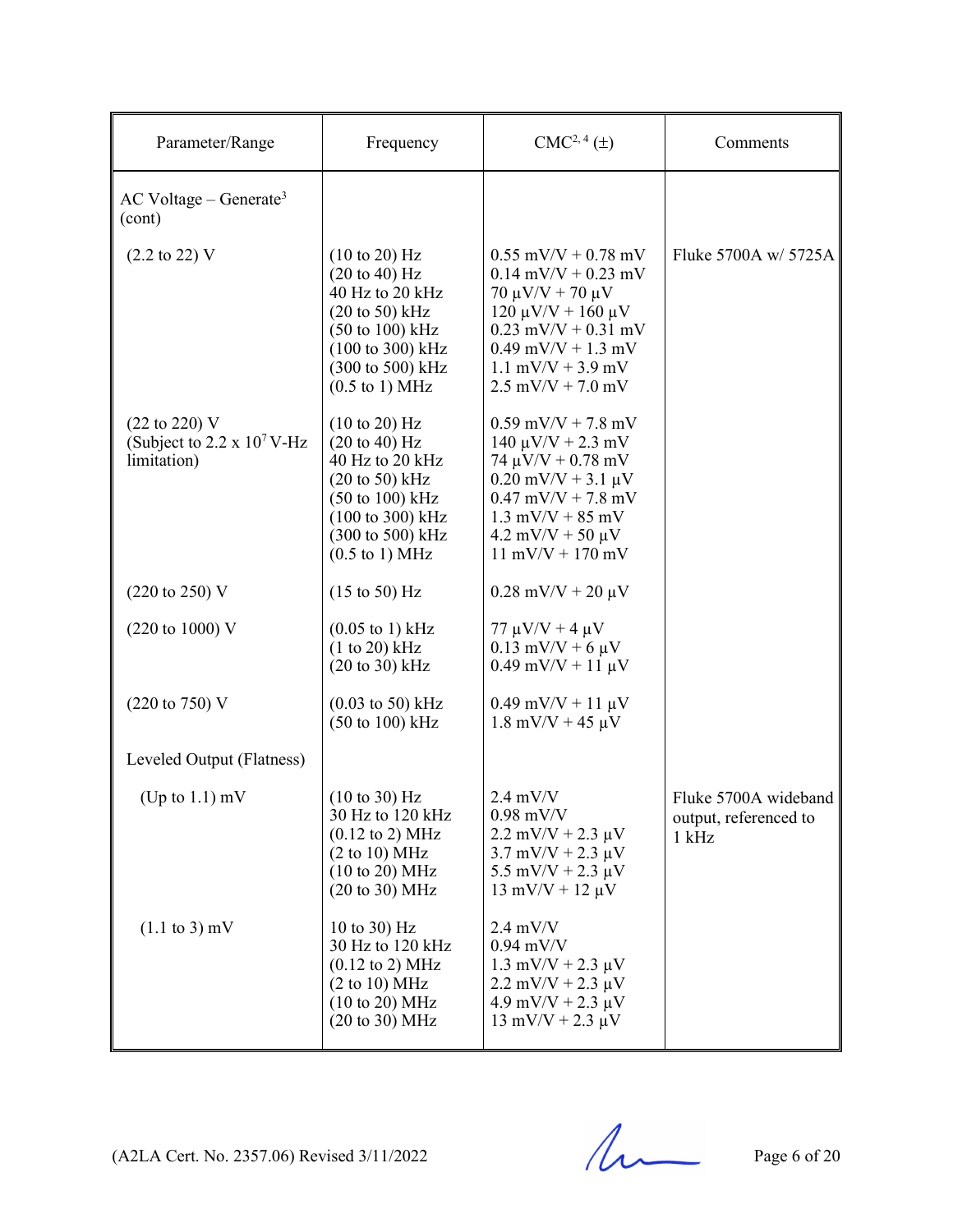| Parameter/Range                                | Frequency                                                                                                                                                  | $CMC2, 4(\pm)$                                                                                                                                                        | Comments                                                 |
|------------------------------------------------|------------------------------------------------------------------------------------------------------------------------------------------------------------|-----------------------------------------------------------------------------------------------------------------------------------------------------------------------|----------------------------------------------------------|
| $AC$ Voltage – Generate <sup>3</sup><br>(cont) |                                                                                                                                                            |                                                                                                                                                                       |                                                          |
| Leveled Output (Flatness)                      |                                                                                                                                                            |                                                                                                                                                                       |                                                          |
| $(3 \text{ to } 11)$ mV                        | $(10 \text{ to } 30)$ Hz<br>30 Hz to 120 kHz<br>$(0.12 \text{ to } 2) \text{ MHz}$<br>(2 to 10) MHz<br>(10 to 20) MHz<br>$(20 \text{ to } 30) \text{ MHz}$ | $2.4 \text{ mV/V}$<br>$0.94$ mV/V<br>$1.1$ mV/V + 2.3 $\mu$ V<br>$2.0$ mV/V + $2.3 \mu$ V<br>$3.9 \text{ mV/V} + 2.3 \text{ }\mu\text{V}$<br>$8.6$ mV/V + 2.3 $\mu$ V | Fluke 5700A wideband<br>output, referenced to<br>$1$ kHz |
| $(11 \text{ to } 33) \text{ mV}$               | (10 to 30) Hz<br>30 Hz to 120 kHz<br>$(0.12 \text{ to } 2) \text{ MHz}$<br>(2 to 10) MHz<br>(10 to 20) MHz<br>$(20 \text{ to } 30) \text{ MHz}$            | $2.4$ mV/V<br>$0.91$ mV/V<br>$1.0$ mV/V + 2.3 $\mu$ V<br>$2.0$ mV/V + 2.3 $\mu$ V<br>$3.8 \text{ mV/V} + 2.3 \text{ }\mu\text{V}$<br>$8.5$ mV/V + 2.3 $\mu$ V         |                                                          |
| $(33 \text{ to } 110) \text{ mV}$              | $(10 \text{ to } 30)$ Hz<br>30 Hz to 120 kHz<br>$(0.12 \text{ to } 2) \text{ MHz}$<br>(2 to 10) MHz<br>(10 to 20) MHz<br>$(20 \text{ to } 30) \text{ MHz}$ | $2.4$ mV/V<br>$0.87$ mV/V<br>$1.1$ mV/V + 2.3 $\mu$ V<br>$2.0$ mV/V + $2.3 \mu$ V<br>$3.8 \text{ mV/V} + 2.3 \text{ }\mu\text{V}$<br>$8.5$ mV/V + 2.3 $\mu$ V         |                                                          |
| $(110 \text{ to } 330) \text{ mV}$             | (10 to 30) Hz<br>30 Hz to 120 kHz<br>$(0.12 \text{ to } 2) \text{ MHz}$<br>(2 to 10) MHz<br>(10 to 20) MHz<br>$(20 \text{ to } 30) \text{ MHz}$            | $2.3$ mV/V<br>$0.84$ mV/V<br>$1.1$ mV/V + 2.3 $\mu$ V<br>$2.0$ mV/V + 2.3 $\mu$ V<br>$3.8 \text{ mV/V} + 2.3 \text{ }\mu\text{V}$<br>$8.5$ mV/V + 2.3 $\mu$ V         |                                                          |
| 330 mV to 1.1 V                                | $(10 \text{ to } 30)$ Hz<br>30 Hz to 120 kHz<br>$(0.12 \text{ to } 2) \text{ MHz}$<br>(2 to 10) MHz<br>(10 to 20) MHz<br>(20 to 30) MHz                    | $2.3 \text{ mV/V}$<br>$0.84$ mV/V<br>$1.0$ mV/V + 2.3 $\mu$ V<br>$2.0$ mV/V + $2.3 \mu$ V<br>$3.8 \text{ mV/V} + 2.3 \text{ \mu V}$<br>$8.5$ mV/V + 2.3 $\mu$ V       |                                                          |
| $(1.1 \text{ to } 3.5) \text{ V}$              | $(10 \text{ to } 30)$ Hz<br>30 Hz to 120 kHz<br>$(0.12 \text{ to } 2) \text{ MHz}$<br>(2 to 10) MHz<br>(10 to 20) MHz<br>$(20 \text{ to } 30) \text{ MHz}$ | $2.3$ mV/V<br>$0.84$ mV/V<br>$1.0$ mV/V + 2.3 $\mu$ V<br>$2.0$ mV/V + $2.3 \mu$ V<br>$3.8 \text{ mV/V} + 2.3 \text{ }\mu\text{V}$<br>$8.5$ mV/V + 2.3 $\mu$ V         |                                                          |

 $(A2LA$  Cert. No. 2357.06) Revised 3/11/2022 Page 7 of 20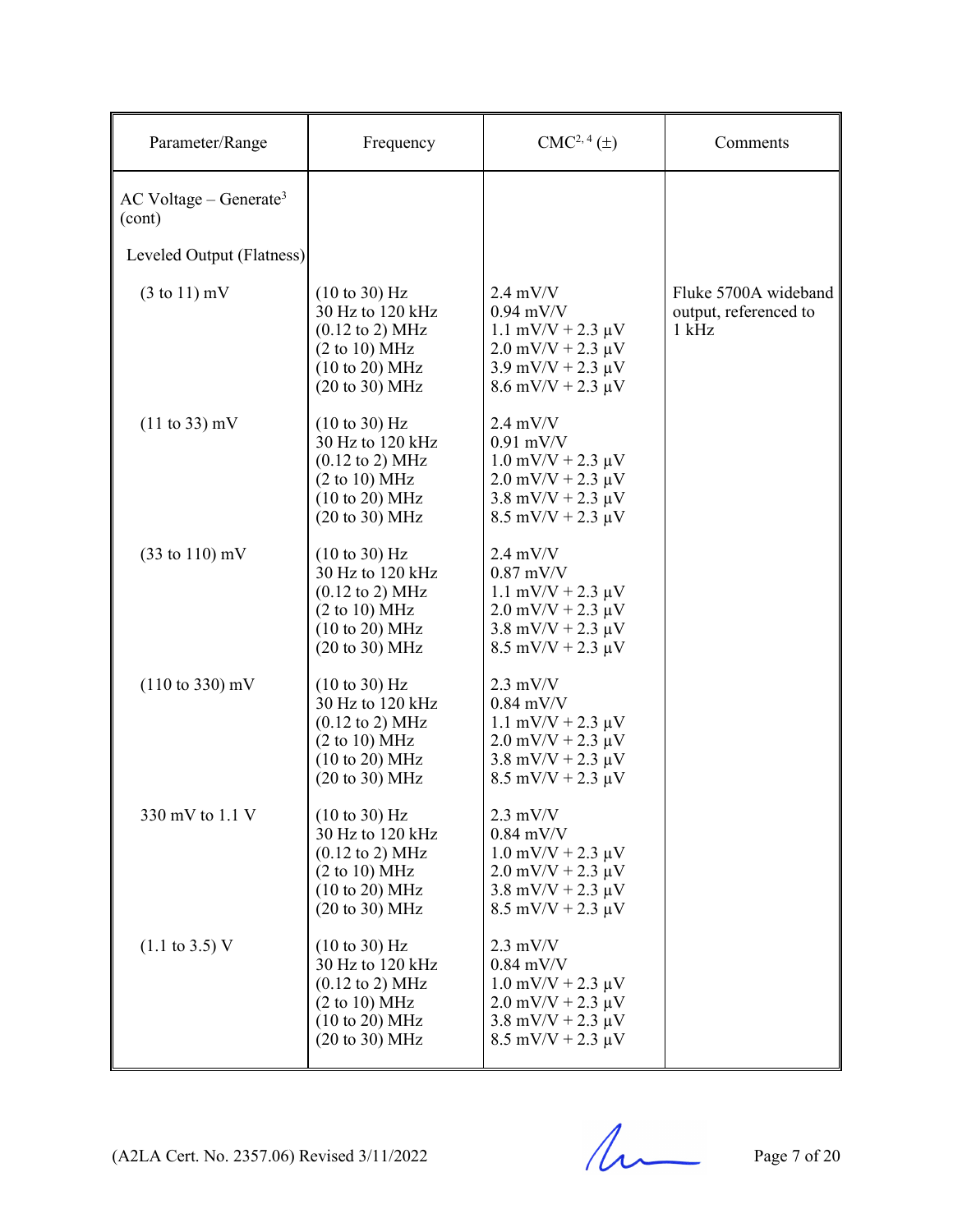| Parameter/Range                     | Frequency                                                                                                                                                                                 | $CMC2, 4(\pm)$                                                                                                                                                                                             | Comments                      |
|-------------------------------------|-------------------------------------------------------------------------------------------------------------------------------------------------------------------------------------------|------------------------------------------------------------------------------------------------------------------------------------------------------------------------------------------------------------|-------------------------------|
| $AC$ Voltage <sup>3</sup> – Measure |                                                                                                                                                                                           |                                                                                                                                                                                                            |                               |
| $(0 \text{ to } 10)$ mV             | (1 to 40) Hz<br>40 Hz to 1 kHz<br>(1 to 20) kHz<br>$(20 \text{ to } 50) \text{ kHz}$<br>$(50 \text{ to } 100) \text{ kHz}$<br>100 kHz to 1 MHz                                            | $0.27 \mu V/V + 2.3 \mu V$<br>$0.19 \mu V/V + 0.85 \mu V$<br>$0.25 \mu V/V + 0.85 \mu V$<br>$0.78 \mu V/V + 0.85 \mu V$<br>$3.9 \mu V/V + 0.85 \mu V$<br>$3.1 \mu V/V + 3.9 \mu V$                         | <b>HP 3458A</b>               |
| $(10 \text{ to } 100) \text{ mV}$   | (1 to 40) Hz<br>40 Hz to 1 kHz<br>$(1 to 20)$ kHz<br>$(20 \text{ to } 50) \text{ kHz}$<br>$(50 \text{ to } 100) \text{ kHz}$<br>$(100 \text{ to } 300) \text{ kHz}$<br>300 kHz to 1 MHz   | $0.13 \mu V/V + 3.1 \mu V$<br>$84 \mu V/V + 1.6 \mu V$<br>$0.11 \mu V/V + 1.6 \mu V$<br>$0.23 \mu V/V + 1.6 \mu V$<br>$0.62 \mu V/V + 1.6 \mu V$<br>$2.5 \mu V/V + 7.8 \mu V$<br>$7.9 \mu V/V + 7.8 \mu V$ |                               |
| $(0.1 \text{ to } 1) \text{ V}$     | (1 to 40) Hz<br>40 Hz to 1 kHz<br>(1 to 20) kHz<br>$(20 \text{ to } 50)$ kHz<br>$(50 \text{ to } 100) \text{ kHz}$<br>$(100 \text{ to } 300) \text{ kHz}$<br>$300$ kHz to $1$ MHz         | $90 \mu V/V + 0.31 \ mV$<br>$55 \mu V/V + 0.16 \text{ mV}$<br>$0.11$ mV/V + 0.16 mV<br>$0.23$ mV/V + 0.16 mV<br>$0.62$ mV/V + $0.16$ mV<br>$2.5$ mV/V + 0.78 mV<br>$7.9 \text{ mV/V} + 0.78 \text{ mV}$    |                               |
| (1 to 10) V                         | (1 to 40) Hz<br>40 Hz to 1 kHz<br>(1 to 20) kHz<br>$(20 \text{ to } 50)$ kHz<br>$(50 \text{ to } 100) \text{ kHz}$<br>$(100 \text{ to } 300) \text{ kHz}$                                 | $90 \mu V/V + 0.31 \ mV$<br>$55 \mu V/V + 0.16 \ mV$<br>$0.11$ mV/V + $0.16$ mV<br>$0.23$ mV/V + 0.16 mV<br>$0.62$ mV/V + $0.16 \mu$ V<br>$2.5$ mV/V + 0.78 mV                                             |                               |
| $(10 \text{ to } 100) \text{ V}$    | (1 to 40) Hz<br>40 Hz to 1 kHz<br>(1 to 20) kHz<br>$(20 \text{ to } 50) \text{ kHz}$<br>$(50 \text{ to } 100) \text{ kHz}$<br>$(100 \text{ to } 300) \text{ kHz}$<br>$300$ kHz to $1$ MHz | $0.17$ mV/V + 3.1 mV<br>$0.16$ mV/V + 1.6 mV<br>$0.16$ mV/V + 1.6 mV<br>$0.27$ mV/V + 1.6 mV<br>$0.93$ mV/V + 1.6 mV<br>$3.2$ mV/V + 7.8 mV<br>$12 \text{ mV/V} + 7.8 \text{ mV}$                          |                               |
| $(100 \text{ to } 700) \text{ V}$   | (1 to 40) Hz<br>$\overline{40}$ Hz to 1 kHz<br>(1 to 20) kHz<br>$(20 \text{ to } 50)$ kHz<br>$(50 \text{ to } 100) \text{ kHz}$                                                           | $0.32$ mV/V + 31 mV<br>$0.31$ mV/V + 16 mV<br>$0.47 \text{ mV/V} + 16 \text{ mV}$<br>$0.93$ mV/V + 16 mV<br>$2.3$ mV/V + 16 mV                                                                             |                               |
| 700 V to 85 kV                      | 60 Hz                                                                                                                                                                                     | $5.9 \text{ mV}$                                                                                                                                                                                           | High Voltage divider<br>w/DMM |

(A2LA Cert. No. 2357.06) Revised 3/11/2022 Page 8 of 20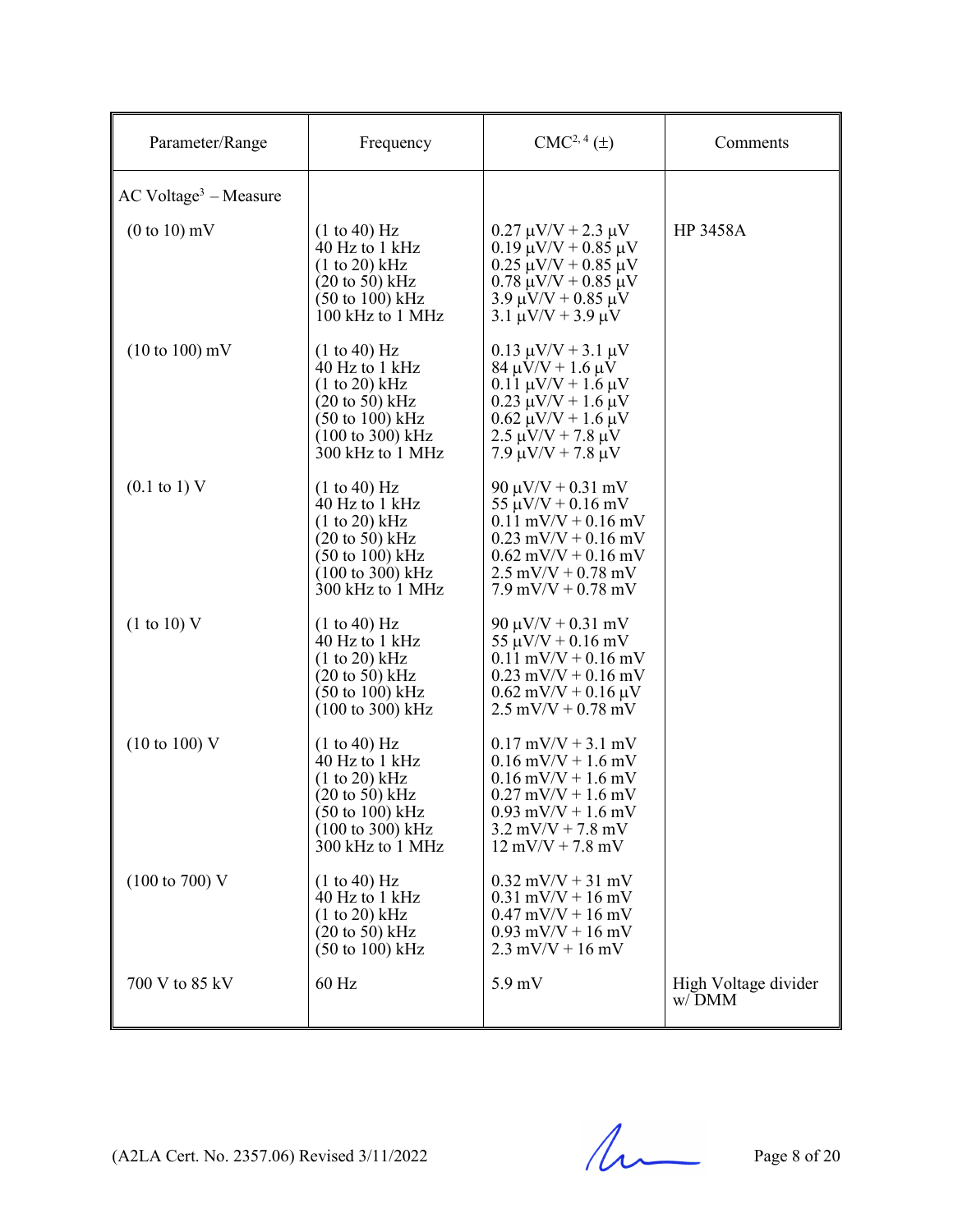| Parameter/Range                        | Frequency                                                                                                                                       | $CMC2, 4(\pm)$                                                                                                                                | Comments                |
|----------------------------------------|-------------------------------------------------------------------------------------------------------------------------------------------------|-----------------------------------------------------------------------------------------------------------------------------------------------|-------------------------|
| $AC$ Current – Generate <sup>3</sup>   |                                                                                                                                                 |                                                                                                                                               |                         |
| $(9 \text{ to } 220) \mu A$            | $(10 \text{ to } 20)$ Hz<br>$(20 \text{ to } 40)$ Hz<br>$(0.040 \text{ to } 1) \text{ kHz}$<br>(1 to 5) kHz<br>$(5 \text{ to } 10) \text{ kHz}$ | $0.7 \text{ mA/A} + 25 \text{ nA}$<br>$0.33$ mA/A + 20 nA<br>$0.13$ mA/A + 16 nA<br>$0.54$ mA/A + 40 nA<br>$1.4 \text{ mA}/A + 80 \text{ nA}$ | Fluke 5700A w/<br>5725A |
| $(0.22 \text{ to } 2.2) \text{ mA}$    | $(10 \text{ to } 20)$ Hz<br>$(20 \text{ to } 40)$ Hz<br>$(0.040 \text{ to } 1) \text{ kHz}$<br>(1 to 5) kHz<br>$(5 \text{ to } 10) \text{ kHz}$ | $0.67$ mA/A + 40 nA<br>$0.34$ mA/A + 35 nA<br>$0.16$ mA/A + 35 nA<br>$0.55$ mA/A + 0.40 µA<br>$1.4 \text{ mA/A} + 0.80 \mu\text{A}$           |                         |
| $(2.2 \text{ to } 22) \text{ mA}$      | $(10 \text{ to } 20)$ Hz<br>$(20 \text{ to } 40)$ Hz<br>$(0.040 \text{ to } 1) \text{ kHz}$<br>(1 to 5) kHz<br>$(5 \text{ to } 10) \text{ kHz}$ | $0.67$ mA/A + 0.40 µA<br>$0.33$ mA/A + 0.35 µA<br>$0.12$ mA/A + 0.35 µA<br>$0.54$ mA/A + 4.0 $\mu$ A<br>$1.4 \text{ mA}/A + 8.0 \mu A$        |                         |
| $(22 \text{ to } 220) \text{ mA}$      | (10 to 20) Hz<br>$(20 \text{ to } 40)$ Hz<br>$(0.040 \text{ to } 1) \text{ kHz}$<br>(1 to 5) kHz<br>$(5 \text{ to } 10) \text{ kHz}$            | $0.67$ mA/A + 4.0 µA<br>$0.33$ mA/A + 3.5 $\mu$ A<br>$0.14$ mA/A + 3.5 µA<br>$0.54$ mA/A + 40 µA<br>$1.4 \text{ mA}/A + 80 \mu A$             |                         |
| $(0.22 \text{ to } 2.2)$ A             | $(0.020 \text{ to } 1) \text{ kHz}$<br>(1 to 5) kHz<br>$(5 \text{ to } 10) \text{ kHz}$                                                         | $0.58$ mA/A + 35 µA<br>$0.66$ mA/A + 80 µA<br>$7.75 \text{ mA/A} + 0.16 \text{ mA}$                                                           |                         |
| $(2.2 \text{ to } 11) \text{ A}$       | $(0.020 \text{ to } 1) \text{ kHz}$<br>(1 to 5) kHz<br>$(5 \text{ to } 10) \text{ kHz}$                                                         | $0.41$ mA/A + $0.17$ mA<br>$0.76$ mA/A + 0.38 mA<br>$2.8 \text{ mA/A} + 0.75 \text{ mA}$                                                      |                         |
| $(11 \text{ to } 20.5)$ A              | $(45 \text{ to } 100) \text{ Hz}$<br>$(0.1$ to 1) kHz<br>(1 to 5) kHz                                                                           | $0.94$ mA/A + 3.9 mA<br>$1.2$ mA/A + 3.9 mA<br>$23 \text{ mA/A} + 3.9 \text{ mA}$                                                             |                         |
| (10 to 100) A                          | $1$ kHz                                                                                                                                         | $0.13\%$                                                                                                                                      |                         |
| Toroidal Type Clamps                   |                                                                                                                                                 |                                                                                                                                               |                         |
| $(16.5 \text{ to } 149.999) \text{ A}$ | $(45 \text{ to } 65) \text{ Hz}$<br>$(65 \text{ to } 440) \text{ Hz}$                                                                           | $0.39\%$<br>0.84%                                                                                                                             | Fluke 5520A w/coil      |

 $(A2LA$  Cert. No. 2357.06) Revised 3/11/2022 Page 9 of 20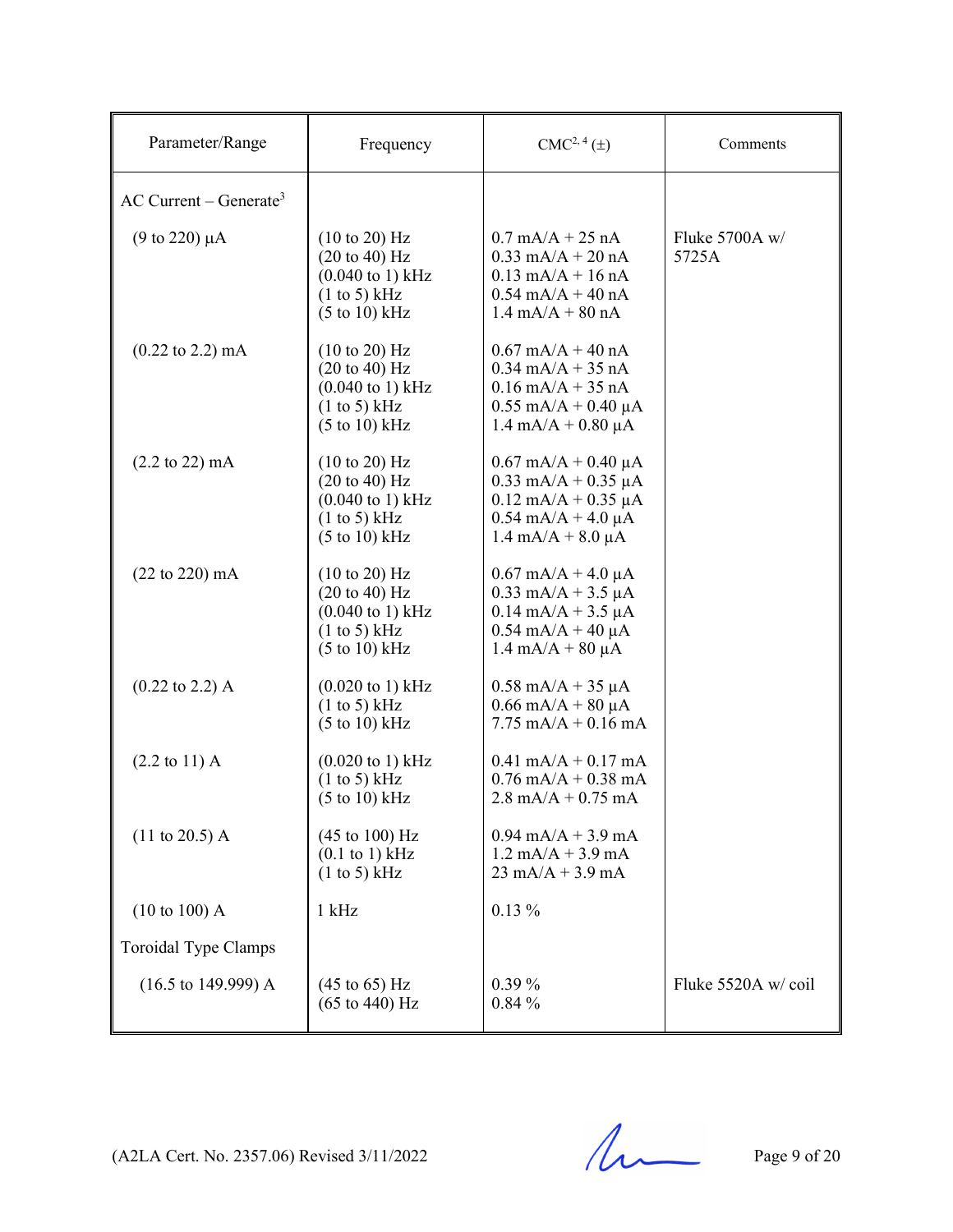| Parameter/Range                                | Frequency                                                                                                                               | $CMC2, 4(\pm)$                                                                                                                                         | Comments           |
|------------------------------------------------|-----------------------------------------------------------------------------------------------------------------------------------------|--------------------------------------------------------------------------------------------------------------------------------------------------------|--------------------|
| $AC$ Current – Generate <sup>3</sup><br>(cont) |                                                                                                                                         |                                                                                                                                                        |                    |
| Toroidal Type Clamps                           |                                                                                                                                         |                                                                                                                                                        |                    |
| $(150 \text{ to } 1025)$ A                     | $(45 \text{ to } 65) \text{ Hz}$<br>$(65 \text{ to } 440) \text{ Hz}$                                                                   | $0.38 \%$<br>0.84%                                                                                                                                     | Fluke 5520A w/coil |
| Non-Toroidal Type<br>Clamps                    |                                                                                                                                         |                                                                                                                                                        |                    |
| $(16.5 \text{ to } 149.999) \text{ A}$         | $(45 \text{ to } 65) \text{ Hz}$<br>$(65 \text{ to } 440) \text{ Hz}$                                                                   | $0.77\%$<br>$1.2\%$                                                                                                                                    |                    |
| $(150 \text{ to } 1025)$ A                     | $(45 \text{ to } 65) \text{ Hz}$<br>$(65 \text{ to } 440) \text{ Hz}$                                                                   | $1.2\%$<br>$1.6\%$                                                                                                                                     |                    |
| $AC$ Current – Measure <sup>3</sup>            |                                                                                                                                         |                                                                                                                                                        |                    |
| Up to $100 \mu A$                              | (10 to 20) Hz<br>$(20 \text{ to } 45) \text{ Hz}$<br>45 Hz to 5 kHz                                                                     | $3.1 \text{ mA/A} + 23 \text{ nA}$<br>$1.2 \text{ mA/A} + 23 \text{ nA}$<br>$0.52$ mA/A + 23 nA                                                        | <b>HP 3458A</b>    |
| $(0.1 \text{ to } 1) \text{ mA}$               | (10 to 20) Hz<br>$(20 \text{ to } 45) \text{ Hz}$<br>$(45 \text{ to } 100) \text{ Hz}$<br>$(0.10 \text{ to } 5) \text{ kHz}$            | $3.14 \text{ mA/A} + 0.16 \mu\text{A}$<br>$1.2 \text{ mA/A} + 0.16 \mu\text{A}$<br>$0.5 \text{ mA/A} + 0.16 \mu\text{A}$<br>$0.25$ mA/A + 0.16 $\mu$ A |                    |
| $(1 to 10)$ mA                                 | (10 to 20) Hz<br>$(20 \text{ to } 45) \text{ Hz}$<br>(45 to 100) Hz<br>$(0.10 \text{ to } 5) \text{ kHz}$                               | $3.1 \text{ mA/A} + 1.6 \mu\text{A}$<br>$1.2 \text{ mA/A} + 1.6 \mu\text{A}$<br>$0.47$ mA/A + 1.6 $\mu$ A<br>$0.25$ mA/A + 1.6 $\mu$ A                 |                    |
| $(10 to 100)$ mA                               | (10 to 20) Hz<br>$(20 \text{ to } 45) \text{ Hz}$<br>$(45 \text{ to } 100) \text{ Hz}$<br>$(0.10 \text{ to } 5) \text{ kHz}$            | $3.1 \text{ mA/A} + 16 \mu\text{A}$<br>$1.2 A/A + 16 \mu A$<br>$0.47$ mA/A + 16 $\mu$ A<br>$0.25$ mA/A + 16 $\mu$ A                                    |                    |
| $(0.1 \text{ to } 1)$ A                        | $(10 \text{ to } 20)$ Hz<br>$(20 \text{ to } 45) \text{ Hz}$<br>$(45 \text{ to } 100) \text{ Hz}$<br>$(0.10 \text{ to } 5) \text{ kHz}$ | $3.1 \text{ mA/A} + 0.16 \text{ mA}$<br>$1.2 \text{ mA/A} + 0.16 \text{ mA}$<br>$0.64$ mA/A + $0.16$ mA<br>$0.80$ mA/A + $0.16$ mA                     |                    |

 $(A2LA$  Cert. No. 2357.06) Revised 3/11/2022 Page 10 of 20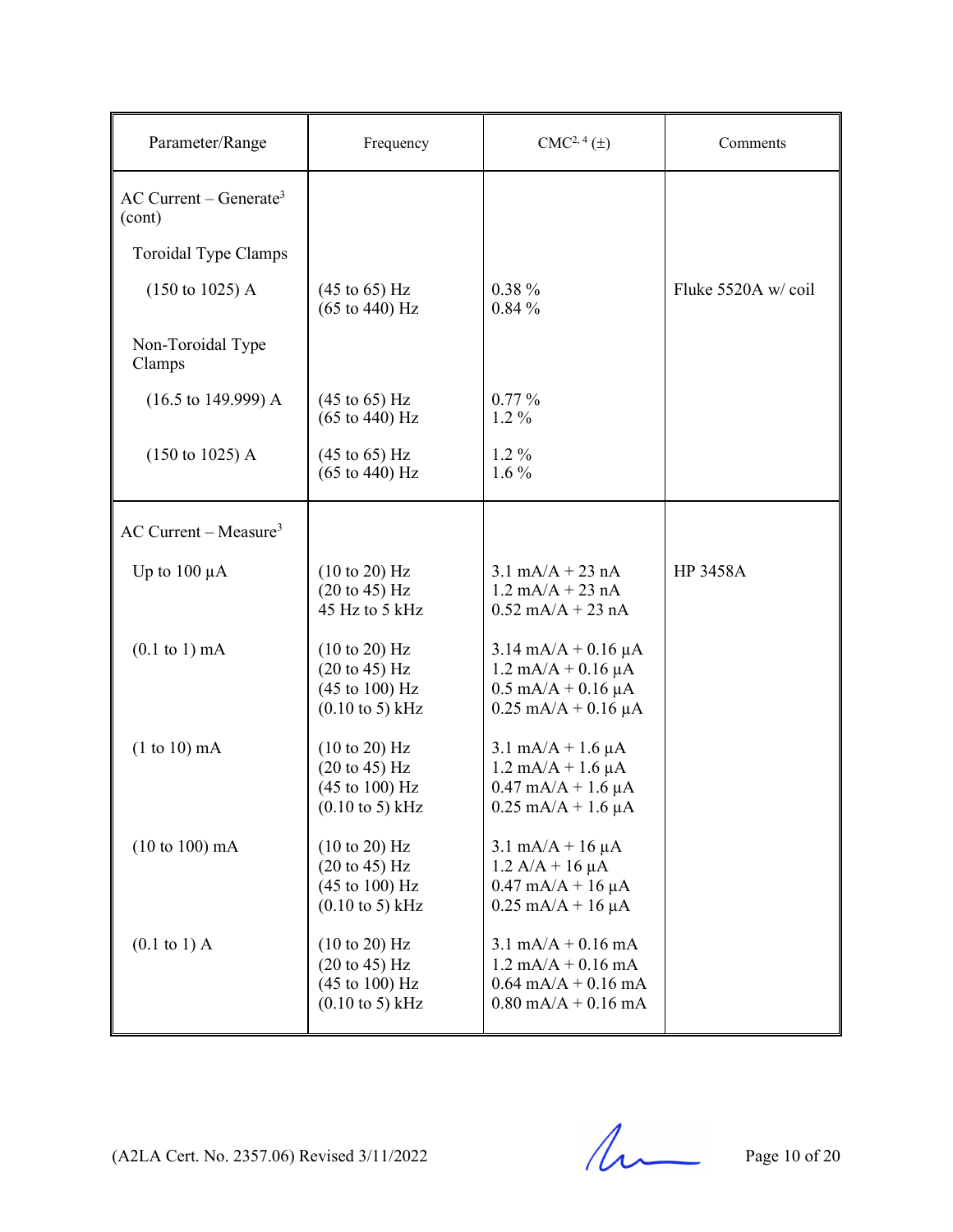| Parameter/Range                                                                                                                                                                                                                                                                                                                                                                                                                                                                                                                                                                                         | Frequency                                                                                                                                                                                                                                                                                             | CMC <sup>2, 4</sup> (±)                                                                                                                                                                                                                                                                                                                                                                                                                                                  | Comments                      |
|---------------------------------------------------------------------------------------------------------------------------------------------------------------------------------------------------------------------------------------------------------------------------------------------------------------------------------------------------------------------------------------------------------------------------------------------------------------------------------------------------------------------------------------------------------------------------------------------------------|-------------------------------------------------------------------------------------------------------------------------------------------------------------------------------------------------------------------------------------------------------------------------------------------------------|--------------------------------------------------------------------------------------------------------------------------------------------------------------------------------------------------------------------------------------------------------------------------------------------------------------------------------------------------------------------------------------------------------------------------------------------------------------------------|-------------------------------|
| $AC$ Current – Measure <sup>3</sup><br>$(10 \text{ to } 100)$ A                                                                                                                                                                                                                                                                                                                                                                                                                                                                                                                                         | $1$ kHz                                                                                                                                                                                                                                                                                               | $0.13\%$                                                                                                                                                                                                                                                                                                                                                                                                                                                                 | 2575A shunt and<br><b>DMM</b> |
| $AC Power - Generate3$                                                                                                                                                                                                                                                                                                                                                                                                                                                                                                                                                                                  |                                                                                                                                                                                                                                                                                                       |                                                                                                                                                                                                                                                                                                                                                                                                                                                                          |                               |
| $(0.109 \text{ to } 3) \text{ mW}$<br>$(0.297 \text{ to } 10.89) \text{ W}$<br>$(1.09 \text{ to } 29.7) \text{ mW}$<br>$(3 \text{ to } 109) \text{ mW}$<br>$(10.9 \text{ to } 297) \text{ mW}$<br>$(29.7 \text{ to } 726) \text{ mW}$<br>72.6 mW to 1.5 W<br>150 mW to 6.8 W<br>1.1 mW to 9.2 W<br>3.0 mW to 33.6 W<br>11 mW to 92 W<br>30 mW to 337 W<br>110 mW to 918 W<br>$(0.3 \text{ to } 2244) \text{ W}$<br>73 mW to 4.6 kW<br>1.5 W to 20.9 kW                                                                                                                                                  | $(45 \text{ to } 65) \text{ Hz},$<br>$PF = 1$                                                                                                                                                                                                                                                         | $2.3$ mW/W<br>$1.4 \text{ mW/W}$<br>$1.1$ mW/W<br>$1.3$ mW/W<br>$1.0$ mW/W<br>$1.0$ mW/W<br>$1.1$ mW/W<br>$1.0$ mW/W<br>$3.4$ mW/W<br>$0.65$ mW/W<br>$0.94$ mW/W<br>$0.62$ mW/W<br>$0.86$ mW/W<br>$0.71$ mW/W<br>$0.96$ mW/W<br>$0.81$ mW/W                                                                                                                                                                                                                              | Fluke 5520A                   |
| Capacitance – Generate <sup>3</sup>                                                                                                                                                                                                                                                                                                                                                                                                                                                                                                                                                                     |                                                                                                                                                                                                                                                                                                       |                                                                                                                                                                                                                                                                                                                                                                                                                                                                          |                               |
| $(0.19 \text{ to } 1.1) \text{ nF}$<br>$(1.1 \text{ to } 3.3) \text{ nF}$<br>$(3.3 \text{ to } 11) \text{ nF}$<br>$(11 \text{ to } 110) \text{ nF}$<br>$(110 \text{ to } 330) \text{ nF}$<br>$(0.33 \text{ to } 1.1) \mu F$<br>$(1.1 \text{ to } 3.3) \mu F$<br>$(3.3 \text{ to } 11) \,\mu\text{F}$<br>$(11 \text{ to } 33) \mu F$<br>$(33 \text{ to } 110) \,\mu\text{F}$<br>$(110 \text{ to } 330) \mu F$<br>$(0.33 \text{ to } 1.1) \text{ mF}$<br>$(1.1 \text{ to } 3.3) \text{ mF}$<br>$(3.3 \text{ to } 11) \text{ mF}$<br>$(11 \text{ to } 33) \text{ mF}$<br>$(33 \text{ to } 110 \text{ mF})$ | 10 Hz to 10 kHz<br>10 Hz to 3 kHz<br>10 Hz to 1 kHz<br>10 Hz to 1 kHz<br>10 Hz to 1 kHz<br>(10 to 600) Hz<br>$(10 \text{ to } 300)$ Hz<br>(10 to 150) Hz<br>(10 to 120) Hz<br>$(10 \text{ to } 80)$ Hz<br>Up to 80 Hz<br>Up to 50 Hz<br>Up to 20 Hz<br>Up to 2 Hz<br>Up to $0.6$ Hz<br>Up to $0.2$ Hz | 4.1 mF/F + 7.8 pF<br>$4.0 \text{ mF/F} + 7.8 \text{ pF}$<br>2.3 mF/F + 7.8 pF<br>2.3 mF/F + 78 pF<br>2.3 mF/F + $0.23$ nF<br>2.3 mF/F + $0.78$ nF<br>$2.3$ mF/F + $2.3$ nF<br>$2.3$ mF/F + 7.8 nF<br>$3.4$ mF/F + 23 nF<br>$3.7 \text{ mF/F} + 78 \text{ nF}$<br>$3.5$ mF/F + 0.23 $\mu$ F<br>$3.5$ mF/F + 0.78 $\mu$ F<br>$3.5 \text{ mF/F} + 2.3 \text{ µF}$<br>$3.5 \text{ mF/F} + 7.8 \mu \text{F}$<br>5.8 mF/F + 23 $\mu$ F<br>$8.5 \text{ mF/F} + 78 \mu \text{F}$ | Fluke 5520A                   |

(A2LA Cert. No. 2357.06) Revised 3/11/2022 Page 11 of 20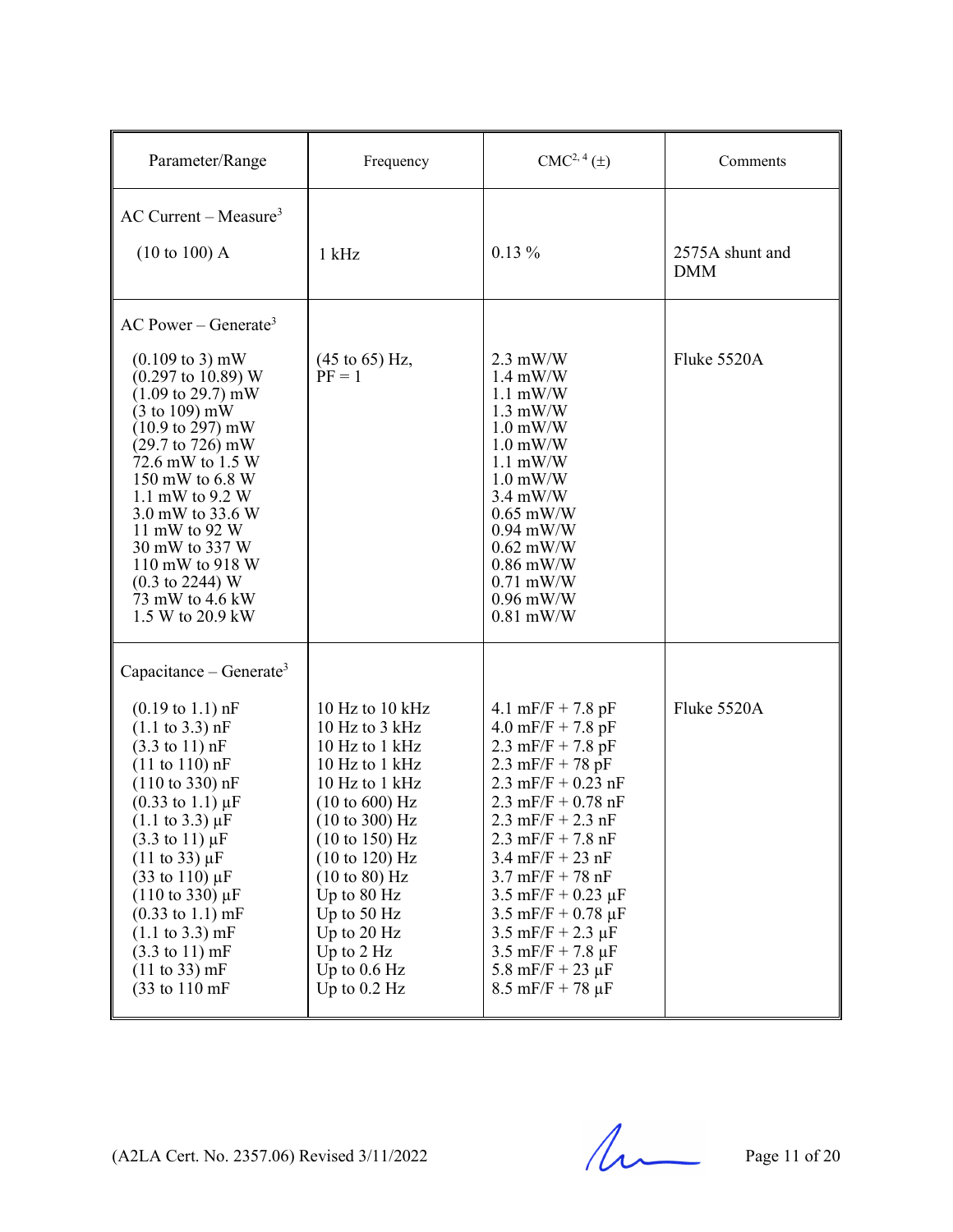| Parameter/Range                                                                                          | Frequency                                                    | $CMC2, 4(\pm)$                                                                                                                                      | Comments                               |
|----------------------------------------------------------------------------------------------------------|--------------------------------------------------------------|-----------------------------------------------------------------------------------------------------------------------------------------------------|----------------------------------------|
| Capacitance – Generate <sup>3</sup><br>(cont)                                                            |                                                              |                                                                                                                                                     |                                        |
| 100 pF<br>$200 \overline{pF}$<br>300 pF<br>$400 \text{ pF}$<br>500 pF to $2$ nF<br>$3$ nF to 0.5 $\mu$ F | Single Capacitor                                             | $0.23 \% + 0.32 \mu F$<br>$0.18 \% + 1.3 \mu F$<br>$0.17 \% + 3.2 \mu F$<br>$0.16\% + 4.0 \,\mu F$<br>$0.15 \% + 7.2 \mu F$<br>$0.14 \% + 15 \mu F$ | Arco SS-32 capacitor<br>set            |
| Up to 1.4 $\mu$ F                                                                                        | Up to 4 combined                                             | $0.74\% + 15 \,\mu F$                                                                                                                               |                                        |
| Inductance – Generate <sup>3</sup>                                                                       |                                                              |                                                                                                                                                     |                                        |
| $1 \text{ mH}$<br>$100 \text{ mH}$<br>$500 \text{ mH}$<br>1H                                             | Up to $1$ kHz<br>Up to $1$ kHz<br>Up to 1 kHz<br>Up to 1 kHz | $1.2 \mu H$<br>$0.12 \mu H$<br>$0.34$ mH<br>$1.2 \text{ mH}$                                                                                        | General Radio 1482<br>series inductors |

| Parameter/Equipment                                                                   | Range                                                                                                                                                                                                                 | CMC <sup>2, 4</sup> (±)                                                                 | Comments    |
|---------------------------------------------------------------------------------------|-----------------------------------------------------------------------------------------------------------------------------------------------------------------------------------------------------------------------|-----------------------------------------------------------------------------------------|-------------|
| Electrical Calibration of<br>Thermocouple Indicators<br>and Simulators <sup>3</sup> – |                                                                                                                                                                                                                       |                                                                                         |             |
| Type E<br>Type J                                                                      | $(-250 \text{ to } -100)$ °C<br>$(-100 \text{ to } -25)$ °C<br>$(-25 \text{ to } 350)$ °C<br>$(350 \text{ to } 650)$ °C<br>$(650 \text{ to } 1000)$ °C<br>$(-210 \text{ to } -100)$ °C<br>$(-100 \text{ to } -30)$ °C | $0.39$ °C<br>$0.13$ °C<br>$0.11$ °C<br>$0.13$ °C<br>$0.17$ °C<br>$0.25$ °C<br>$0.13$ °C | Fluke 5520A |
|                                                                                       | $(-30 \text{ to } 150)$ °C<br>$(150 \text{ to } 760)$ °C<br>$(760 \text{ to } 1200)$ °C                                                                                                                               | $0.12$ °C<br>$0.14$ °C<br>0.18 °C                                                       |             |
| Type K                                                                                | $(-200 \text{ to } -100)$ °C<br>$(-100 \text{ to } -25)$ °C<br>$(-25 \text{ to } 120)$ °C<br>$(120 \text{ to } 1000)$ °C<br>$(1000 \text{ to } 1372)$ °C                                                              | $0.26$ °C<br>$0.14$ °C<br>$0.13$ °C<br>$0.20$ °C<br>$0.31$ °C                           |             |

(A2LA Cert. No. 2357.06) Revised 3/11/2022 Page 12 of 20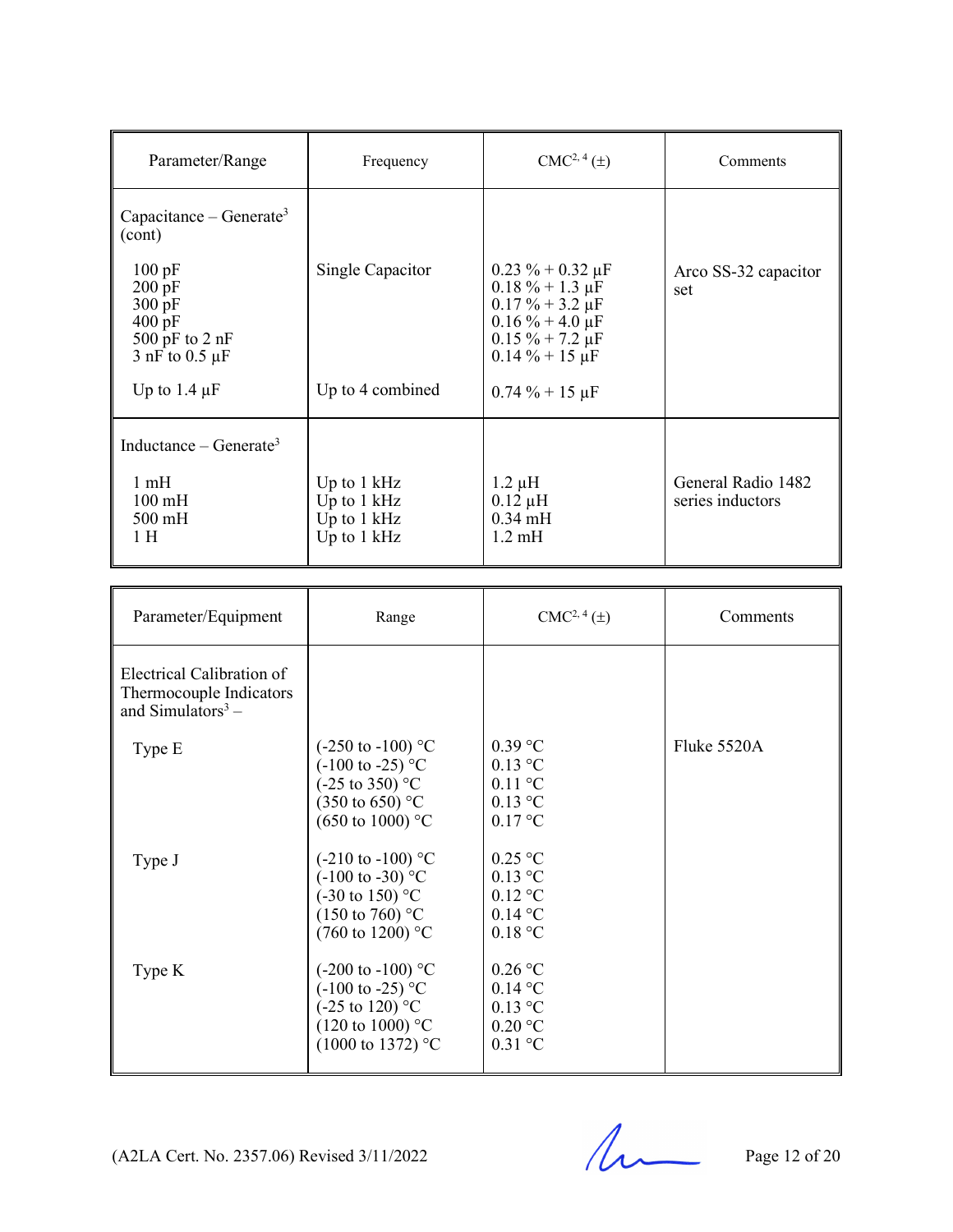| Parameter/Equipment                                                                          | Range                                                                                                                                                                                                     | $CMC2, 4(\pm)$                                                                                                           | Comments    |
|----------------------------------------------------------------------------------------------|-----------------------------------------------------------------------------------------------------------------------------------------------------------------------------------------------------------|--------------------------------------------------------------------------------------------------------------------------|-------------|
| Electrical Calibration of<br>Thermocouple Indicators<br>and Simulators <sup>3</sup> – (cont) |                                                                                                                                                                                                           |                                                                                                                          |             |
| Type N                                                                                       | $(-200 \text{ to } -100)$ °C<br>$(-100 \text{ to } -25)$ °C<br>$(-25 \text{ to } 120)$ °C<br>$(120 \text{ to } 410)$ °C<br>(410 to 1300) $^{\circ}$ C                                                     | $0.31$ °C<br>$0.17$ °C<br>$0.15$ °C<br>$0.14$ °C<br>$0.21$ °C                                                            | Fluke 5520A |
| Type R                                                                                       | (0 to 250) $^{\circ}$ C<br>$(250 \text{ to } 400)$ °C<br>(400 to 1000) $^{\circ}$ C<br>$(1000 \text{ to } 1767)$ °C                                                                                       | $0.45$ °C<br>$0.28$ °C<br>$0.26$ °C<br>$0.32$ °C                                                                         |             |
| Type S                                                                                       | (0 to 250) $^{\circ}$ C<br>$(250 \text{ to } 1000)$ °C<br>$(1000 \text{ to } 1400)$ °C<br>$(1400 \text{ to } 1767)$ °C                                                                                    | 0.38 °C<br>0.28 °C<br>$0.29$ °C<br>$0.36$ °C                                                                             |             |
| Type T                                                                                       | $(-250 \text{ to } -150)$ °C<br>$(-150 \text{ to } 0)$ °C<br>(0 to 120) $^{\circ}$ C<br>$(120 \text{ to } 400)$ °C                                                                                        | $0.50$ °C<br>$0.19$ °C<br>$0.13$ °C<br>$0.11$ °C                                                                         |             |
| Type U                                                                                       | $(-200 \text{ to } 0)$ °C<br>(0 to 600) $^{\circ}$ C                                                                                                                                                      | $0.44$ °C<br>$0.21$ °C                                                                                                   |             |
| Electrical Calibration of<br>$RTD$ Indicators <sup>3</sup> –                                 |                                                                                                                                                                                                           |                                                                                                                          |             |
| Pt 385, 100 $\Omega$                                                                         | $(-200 \text{ to } -80)$ °C<br>$(-80 \text{ to } 0)$ °C<br>(0 to 100) $^{\circ}$ C<br>$(100 \text{ to } 300)$ °C<br>$(300 \text{ to } 400)$ °C<br>(400 to 630) $^{\circ}$ C<br>$(630 \text{ to } 800)$ °C | $0.085$ °C<br>$0.12$ °C<br>$0.12$ °C<br>$0.11$ °C<br>$0.097$ °C<br>$0.11$ °C<br>$0.20$ °C                                | Fluke 5520A |
| Pt 3926, 100 Ω                                                                               | $(-200 \text{ to } -80)$ °C<br>$(-80 \text{ to } 0)$ °C<br>(0 to 100) $^{\circ}$ C<br>$(100 \text{ to } 300)$ °C<br>$(300 \text{ to } 400)$ °C<br>(400 to 630) $^{\circ}$ C                               | $0.064$ °C<br>$0.076$ °C<br>$0.075~^\circ\mathrm{C}$<br>$0.089$ $^{\circ}$ C<br>$0.095\ ^{\circ}\textrm{C}$<br>$0.17$ °C |             |

 $(A2LA$  Cert. No. 2357.06) Revised 3/11/2022 Page 13 of 20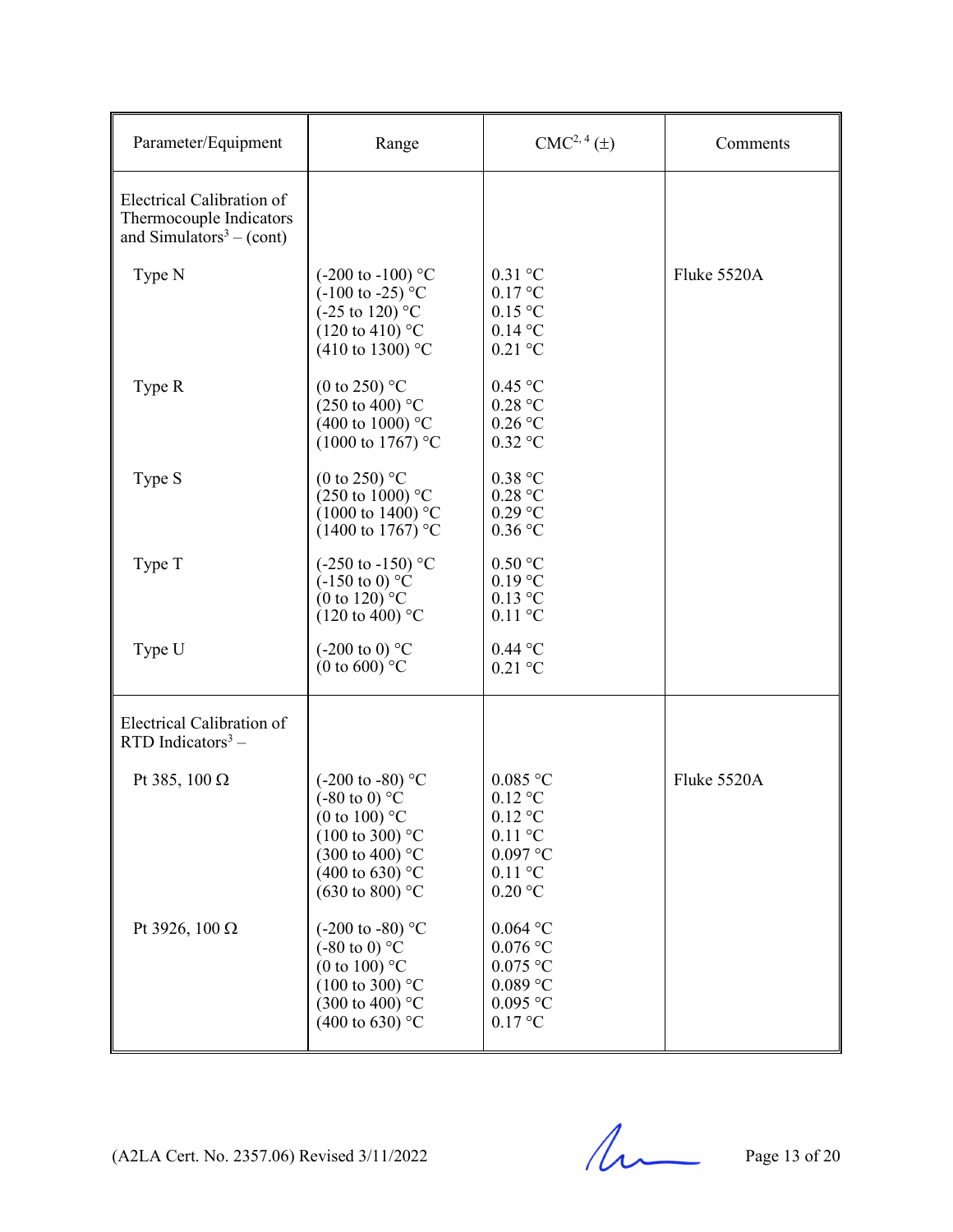| Parameter/Equipment                                               | Range                                                                                                                                                                                                                                                                   | $CMC2, 4(\pm)$                                                                                                                  | Comments    |
|-------------------------------------------------------------------|-------------------------------------------------------------------------------------------------------------------------------------------------------------------------------------------------------------------------------------------------------------------------|---------------------------------------------------------------------------------------------------------------------------------|-------------|
| Electrical Calibration of<br>RTD Indicators <sup>3</sup> – (cont) |                                                                                                                                                                                                                                                                         |                                                                                                                                 |             |
| Pt 3916, 100 Ω                                                    | $(-200 \text{ to } -190)$ °C<br>$(-190 \text{ to } -80)$ °C<br>$(-80 \text{ to } 0)$ °C<br>(0 to 100) $^{\circ}$ C<br>$(100 \text{ to } 260)$ °C<br>$(260 \text{ to } 300)$ °C<br>$(300 \text{ to } 400)$ °C<br>(400 to 600) $^{\circ}$ C<br>$(600 \text{ to } 630)$ °C | $0.21 \text{ °C}$<br>$0.060$ °C<br>$0.068$ °C<br>$0.070$ °C<br>$0.077$ °C<br>$0.084$ °C<br>$0.090$ °C<br>$0.13$ °C<br>$0.19$ °C | Fluke 5520A |
| Pt 385, 200 Ω                                                     | $(-200 \text{ to } -80)$ °C<br>$(-80 \text{ to } 0)$ °C<br>(0 to 100) $^{\circ}$ C<br>$(100 \text{ to } 260)$ °C<br>$(260 \text{ to } 300)$ °C<br>$(300 \text{ to } 400)$ °C<br>(400 to 600) $^{\circ}$ C<br>$(600 \text{ to } 630)$ °C                                 | $0.041$ °C<br>$0.043$ °C<br>$0.044$ °C<br>$0.051$ °C<br>$0.098$ °C<br>$0.11$ °C<br>$0.11$ °C<br>$0.13$ °C                       |             |
| Pt 385, 500 $\Omega$                                              | $(-200 \text{ to } -80)$ °C<br>$(-80 \text{ to } 0)$ °C<br>(0 to 100) $^{\circ}$ C<br>$(100 \text{ to } 260)$ °C<br>$(260 \text{ to } 300)$ °C<br>$(300 \text{ to } 400)$ °C<br>(400 to 600) $^{\circ}$ C<br>$(600 \text{ to } 630)$ °C                                 | $0.036$ °C<br>$0.043$ °C<br>$0.044$ °C<br>$0.051$ °C<br>$0.066$ °C<br>$0.066$ °C<br>$0.073$ °C<br>$0.088$ °C                    |             |
| Pt 385, 1000 Ω                                                    | $(-200 \text{ to } -80)$ °C<br>$(-80 \text{ to } 0)$ °C<br>(0 to 100) $^{\circ}$ C<br>$(100 \text{ to } 260)$ °C<br>$(260 \text{ to } 300)$ °C<br>$(300 \text{ to } 400)$ °C<br>(400 to 600) $^{\circ}$ C<br>$(600 \text{ to } 630)$ °C                                 | $0.029$ °C<br>$0.029$ °C<br>$0.036$ °C<br>$0.042$ °C<br>$0.050$ °C<br>0.18 °C<br>$0.057$ °C<br>0.18 °C                          |             |
| PtNi 385, 120 $\Omega$ (Ni120)                                    | $(-80 \text{ to } 0)$ °C<br>(0 to 100) $^{\circ}$ C<br>$(100 \text{ to } 260)$ °C                                                                                                                                                                                       | $0.081\ ^{\circ}\textrm{C}$<br>$0.11$ °C<br>$0.11$ °C                                                                           |             |
| Cu 427, 10 $\Omega$                                               | $(-100 \text{ to } 260)$ °C                                                                                                                                                                                                                                             | $0.69\ ^{\circ}\textrm{C}$                                                                                                      |             |

 $(A2LA$  Cert. No. 2357.06) Revised 3/11/2022 Page 14 of 20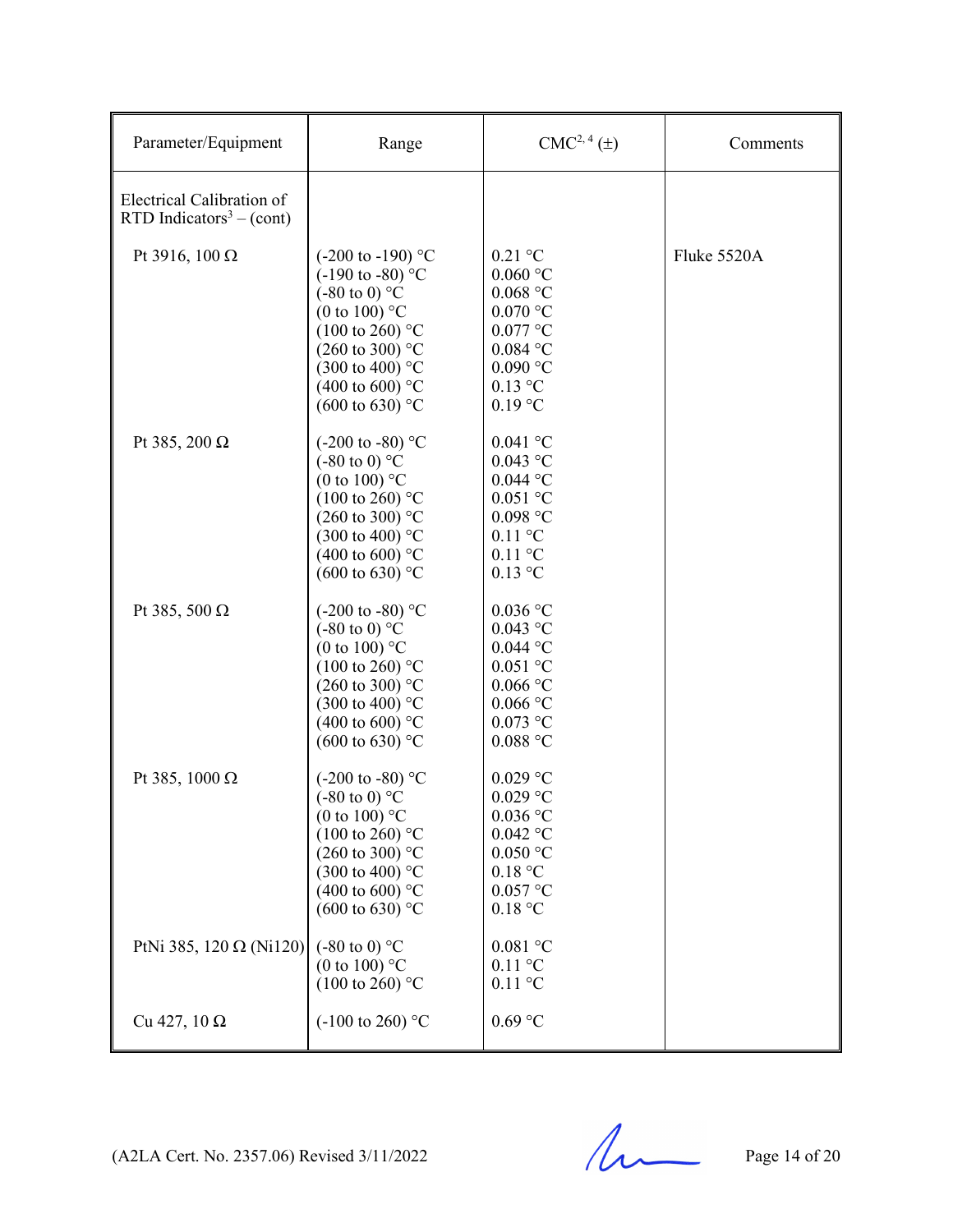| Parameter/Equipment                                                                                                                          | Range                                                                                                                                                                                                       | $CMC2, 4, 5(\pm)$                                                                                                                                        | Comments                                                                       |
|----------------------------------------------------------------------------------------------------------------------------------------------|-------------------------------------------------------------------------------------------------------------------------------------------------------------------------------------------------------------|----------------------------------------------------------------------------------------------------------------------------------------------------------|--------------------------------------------------------------------------------|
| Oscilloscope <sup>3</sup> –<br>$DC$ Voltage $-$<br>$50 \Omega$<br>$1 M\Omega$                                                                | $(0 \text{ to } 6.6) \text{ V}$<br>(0 to 130) V                                                                                                                                                             | $1.9$ mV/V + 24 $\mu$ V<br>$0.27$ mV/V + 24 $\mu$ V                                                                                                      | Fluke 5520A/SC1100                                                             |
| Squarewave $-$<br>10 Hz to 10 kHz<br>$50 \Omega$<br>$1 M\Omega$<br>Sinewave Flatness -<br>Generate, 50 kHz to<br>10 MHz Reference, $V_{p-p}$ | 1 mV to 6.6 $V_{p-p}$<br>1 mV to 130 $V_{p-p}$<br>50 kHz to 100 MHz<br>$(100 \text{ to } 300) \text{ MHz}$<br>(300 to 600) MHz<br>$(0.6 \text{ to } 1.1) \text{ GHz}$<br>$(1.1 \text{ to } 18) \text{ GHz}$ | $1.9$ mV/V + 24 $\mu$ V<br>$0.78$ mV/V + 24 $\mu$ V<br>$3.0\% + 78 \mu V$<br>$3.4\% + 78 \mu V$<br>$4.3 \% + 78 \mu V$<br>$4.9 \% + 78 \mu V$<br>$3.0\%$ | Fluke 5520A / SC1100<br>Signal Generator,<br>Power splitter,<br>8481A/D sensor |
| Resistance – Measure                                                                                                                         | $(40 \text{ to } 90) \Omega$<br>$(0.6 \text{ to } 1.5) \text{ M}\Omega$                                                                                                                                     | $0.79 \text{ m}\Omega/\Omega$<br>$0.79 \text{ m}\Omega/\Omega$                                                                                           | Fluke 5520A / SC1100                                                           |
| Rise Time - Generate                                                                                                                         | $(200 \text{ to } 300) \text{ ps}$<br>1 kHz to 2 MHz                                                                                                                                                        | 19 <sub>ps</sub>                                                                                                                                         |                                                                                |
|                                                                                                                                              | $(200 \text{ to } 350) \text{ ps}$<br>2 MHz to 10 MHz                                                                                                                                                       | 19 <sub>ps</sub>                                                                                                                                         |                                                                                |
| Time Marker - Generate                                                                                                                       | $1$ ns to $20$ ms<br>$50 \text{ ms}$ to $5 \text{ s}$<br>Non-cardinal point                                                                                                                                 | $6.2 \ \mu s/s$<br>7.8 ms/s + 0.0019 $\%$<br>$39 \text{ }\mu\text{s/s}$                                                                                  |                                                                                |

#### IV. Electrical – RF/Microwave

| Parameter/Equipment                                                   | Range                                                                                                                                        | $CMC2, 5(\pm)$                           | Comments                                             |
|-----------------------------------------------------------------------|----------------------------------------------------------------------------------------------------------------------------------------------|------------------------------------------|------------------------------------------------------|
| RF Power – Measure <sup>3</sup><br>$(-30 \text{ to } 20) \text{ dBm}$ | $(100 \text{ to } 500) \text{ kHz}$<br>$(0.5 \text{ to } 1) \text{ MHz}$<br>$(0.001 \text{ to } 2) \text{ GHz}$<br>$(2 \text{ to } 4.2)$ GHz | $1.7\%$<br>$1.7\%$<br>$1.5\%$<br>$1.9\%$ | Power meter w/<br>8482A, HP 8496B<br>Step Attenuator |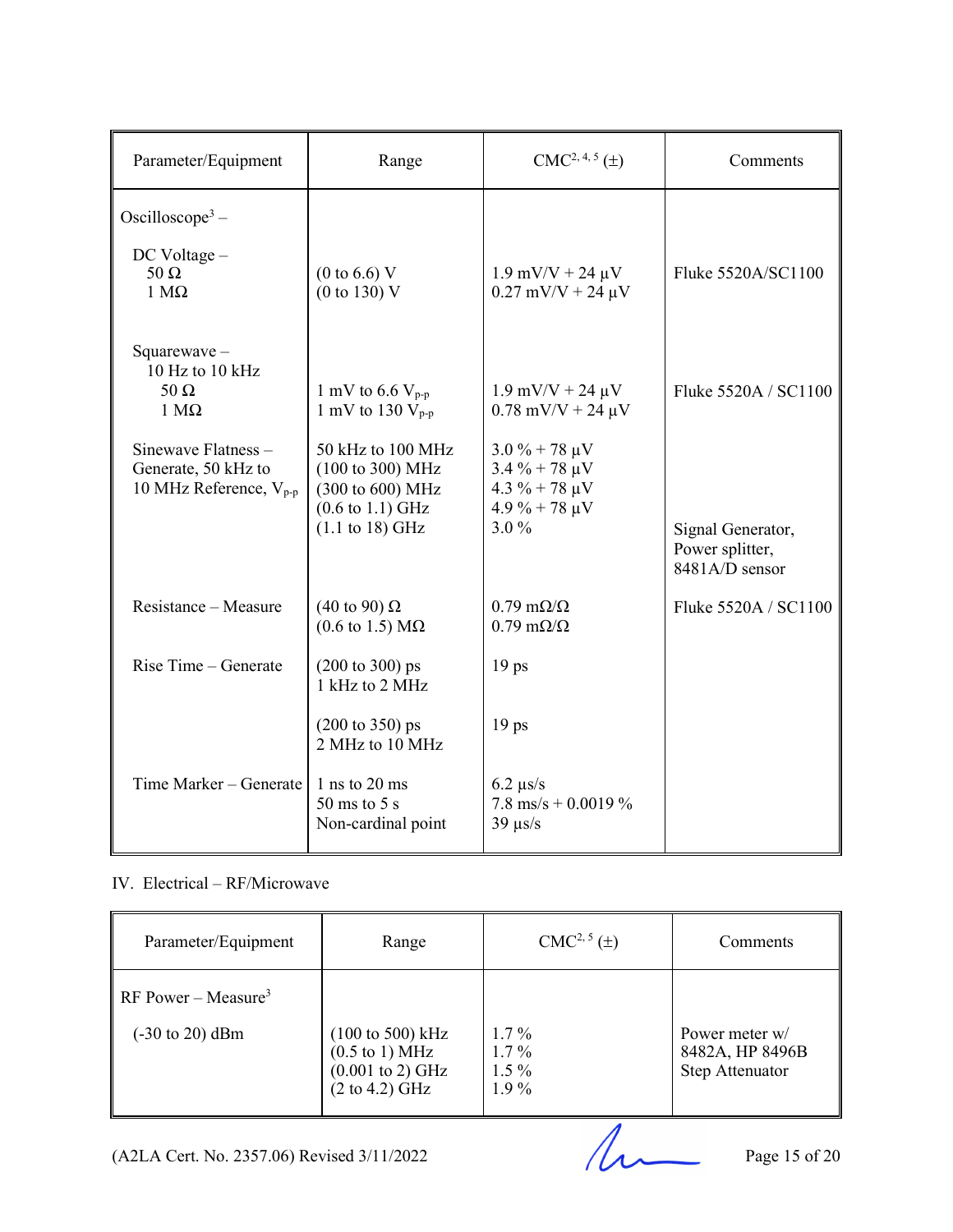| Parameter/Range         | Frequency                                                                                                                                                                                     | $CMC2, 5(\pm)$                                                                                                                                                                       | Comments |
|-------------------------|-----------------------------------------------------------------------------------------------------------------------------------------------------------------------------------------------|--------------------------------------------------------------------------------------------------------------------------------------------------------------------------------------|----------|
| $Flatness - Measure3$   |                                                                                                                                                                                               |                                                                                                                                                                                      |          |
| 0.5 V Thermal Converter | 10 <sub>Hz</sub><br>100 Hz<br>$1$ kHz<br>$10$ kHz<br>30 kHz<br>$100$ kHz<br>300 kHz<br>1 MHz<br>3 MHz<br>8 MHz                                                                                | $0.12\%$<br>$0.12\%$<br>$0.12\%$<br>$0.12\%$<br>$0.23\%$<br>0.29%<br>0.29%<br>$0.58 \%$<br>0.70%<br>0.70%                                                                            | EL-2255  |
| 0.5 V Thermal Converter | 10 MHz<br>20 MHz<br>30 MHz<br>50 MHz<br><b>70 MHz</b><br><b>80 MHz</b><br>100 MHz                                                                                                             | 0.70%<br>0.71%<br>$1.7\%$<br>$2.6\%$<br>$3.4\%$<br>3.8%<br>4.7%                                                                                                                      | EL-2257  |
| 3 V Thermal Converter   | 10 Hz<br>100 Hz<br>$1$ kHz<br>$10$ kHz<br>30 kHz<br>100 kHz<br>300 kHz<br>1 MHz<br>3 MHz<br>8 MHz<br>10 MHz<br>20 MHz<br><b>30 MHz</b><br>50 MHz<br><b>70 MHz</b><br><b>80 MHz</b><br>100 MHz | $0.12\ \%$<br>$0.12\%$<br>$0.12\%$<br>$0.12\%$<br>$0.23\%$<br>$0.29\%$<br>$0.29\%$<br>$0.58 \%$<br>0.70%<br>0.70%<br>0.70%<br>0.72%<br>$1.7\%$<br>$2.6\%$<br>$3.4\%$<br>3.8%<br>4.7% |          |

 $(A2LA$  Cert. No. 2357.06) Revised 3/11/2022 Page 16 of 20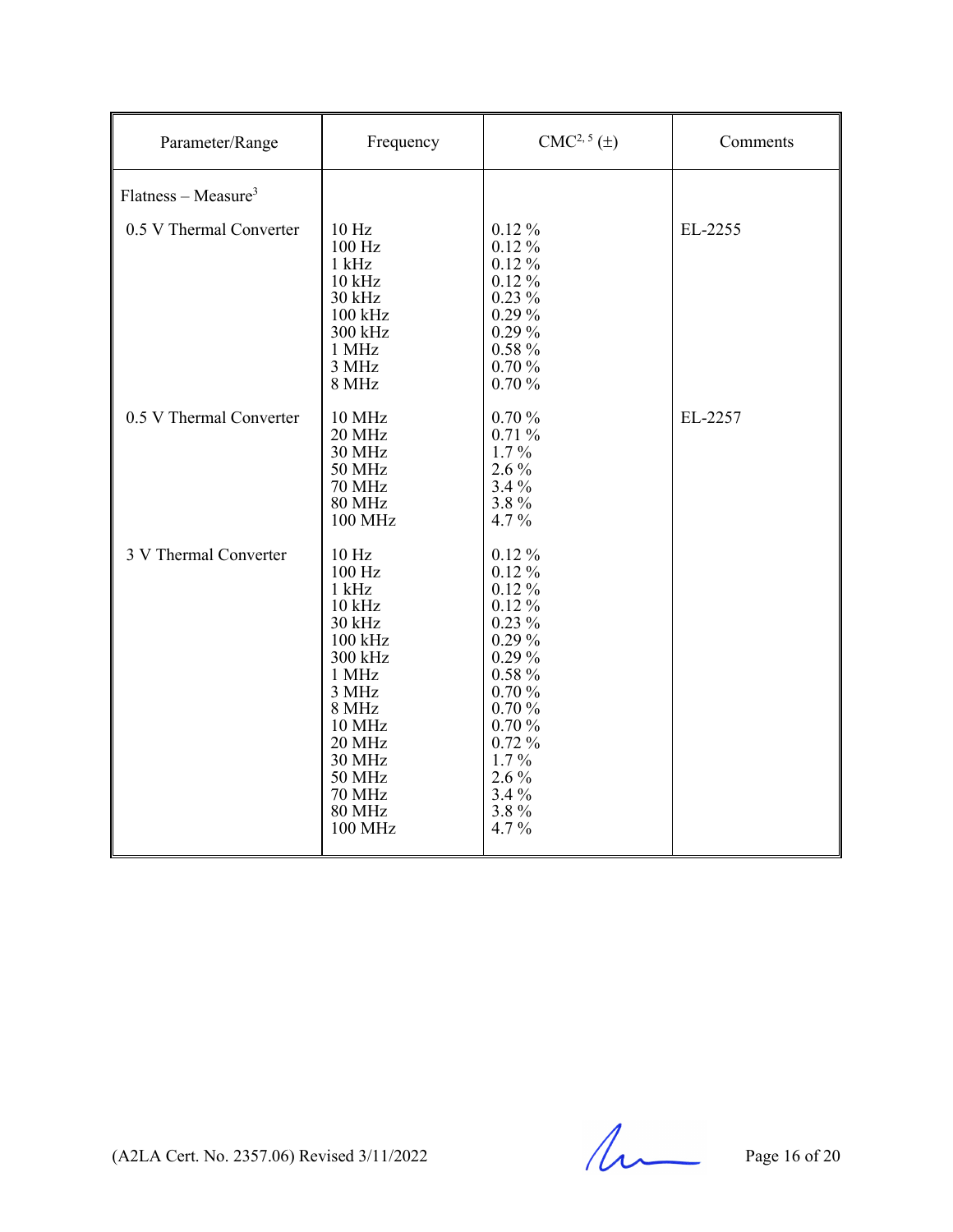#### V. Mechanical

| Parameter/Equipment                            | Range                                                                                                                                                                                                                                               | $CMC2, 5, 7(\pm)$                                                                                                                         | Comments                                          |
|------------------------------------------------|-----------------------------------------------------------------------------------------------------------------------------------------------------------------------------------------------------------------------------------------------------|-------------------------------------------------------------------------------------------------------------------------------------------|---------------------------------------------------|
| Scales & Balances <sup>3</sup>                 | $(1 to 500)$ mg<br>$(0.5 \text{ to } 3)$ g<br>$(3 \text{ to } 10)$ g<br>$(10 \text{ to } 50)$ g<br>$(50 \text{ to } 100)$ g<br>$(100 \text{ to } 300)$ g<br>$(300 \text{ to } 500)$ g<br>$(0.5 \text{ to } 1) \text{ kg}$<br>$(1 \text{ to } 2)$ kg | $12 \mu g$<br>$48 \mu g$<br>$61 \mu g$<br>$0.15$ mg<br>$0.30$ mg<br>$0.63$ mg<br>$1.4 \text{ mg}$<br>$2.9 \text{ mg}$<br>$5.9 \text{ mg}$ | Class 1 weights                                   |
|                                                | $(0.25 \text{ to } 0.5)$ lb<br>$(0.5 \text{ to } 10)$ lb<br>$(20 \text{ to } 25)$ lb<br>$(25 \text{ to } 50)$ lb<br>$(50 \text{ to } 100)$ lb<br>$(100 \text{ to } 250)$ lb<br>$(250 \text{ to } 500)$ lb                                           | $0.000019$ lb<br>$0.0019$ lb<br>$0.0037$ lb<br>$0.0059$ lb<br>0.00881b<br>$0.014$ lb<br>$0.019$ lb                                        | Class F weights                                   |
| Torque Wrenches <sup>3</sup>                   | $(5 \text{ to } 50)$ ozf·in<br>$(15 \text{ to } 200)$ ozf $\cdot$ in                                                                                                                                                                                | $0.60\%$<br>$0.32\%$                                                                                                                      | Transducers:<br>CDI 2000-4-02<br>CDI 2000-5-02    |
|                                                | $(5 \text{ to } 50)$ lbf·in<br>$(40 \text{ to } 400)$ lbf·in<br>$(100 \text{ to } 1000)$ lbf·in<br>$(20 \text{ to } 250)$ lbf·ft                                                                                                                    | $0.30\%$<br>$0.31\%$<br>0.46%<br>$0.43\%$                                                                                                 | CDI 2000-400-02<br>$(4 \text{ in } 1)$ transducer |
| Pressure – Measuring<br>Equipment              | Up to $0.5$ psig<br>Up to $1.0$ psig                                                                                                                                                                                                                | $0.00017$ psig<br>$0.00012$ psig                                                                                                          | Mensor CPC 6000<br>$0.5/1.0$ PSIG                 |
|                                                | $(0 \text{ to } 7.5)$ psia<br>$(0 \text{ to } 15)$ psia                                                                                                                                                                                             | $0.0009$ psia<br>$0.0018$ psia                                                                                                            | 7.5/15 PSIA                                       |
|                                                | $(0 to 150)$ psia<br>$(0 to 300)$ psia                                                                                                                                                                                                              | $0.018$ psia<br>$0.035$ psia                                                                                                              | 150/300 PSIA                                      |
|                                                | $(0 to 750)$ psig<br>$(0 to 1500)$ psig                                                                                                                                                                                                             | $0.088$ psig<br>$0.18$ psig                                                                                                               | 750/1500 PSIA                                     |
| Pressure – Measuring<br>Equipment <sup>3</sup> | $(0 to 2000)$ psi<br>$(0 to 3000)$ psi                                                                                                                                                                                                              | 0.51 PSI<br>1.7 PSI                                                                                                                       | <b>RPM1-A2000</b><br>700G29                       |

 $(A2LA$  Cert. No. 2357.06) Revised 3/11/2022 Page 17 of 20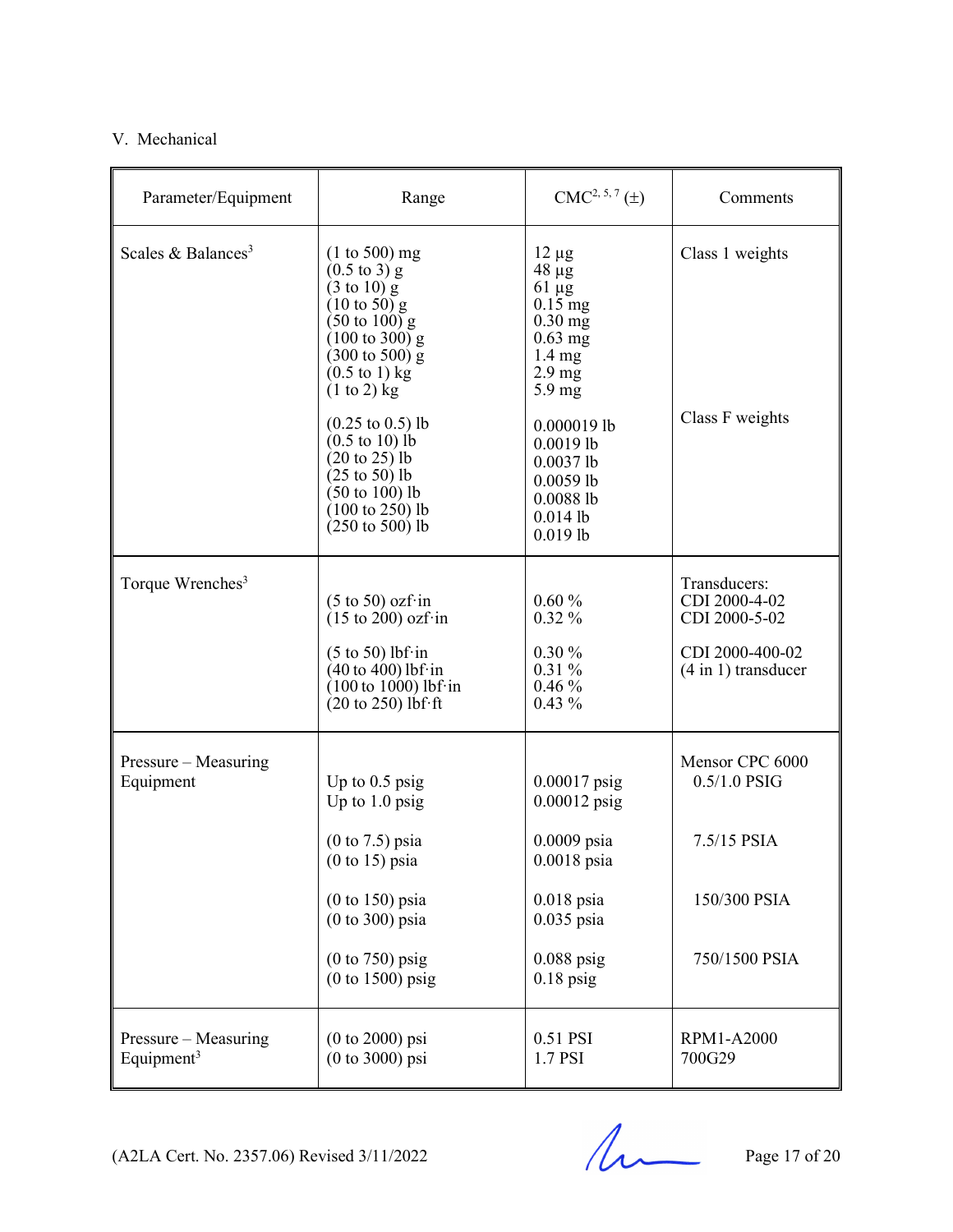| Parameter/Equipment                           | Range                                                 | $CMC2, 7(\pm)$                             | Comments        |
|-----------------------------------------------|-------------------------------------------------------|--------------------------------------------|-----------------|
| Force – Measuring<br>Equipment <sup>3</sup> – |                                                       |                                            |                 |
| Tension                                       | $(0 to 1)$ lbf<br>$(1 to 10)$ lbf<br>$(10 to 20)$ lbf | $0.0006$ lbf<br>$0.003$ lbf<br>$0.018$ lbf | Class F weights |
| Compression                                   | $(0 to 300)$ lbf                                      | $0.070$ lbf                                | Load cells      |

#### VI. Thermodynamics

| Parameter/Equipment                                        | Range                                                                                                                                                                                                    | $CMC2, 5, 7(\pm)$                                                                                                   | Comments                         |
|------------------------------------------------------------|----------------------------------------------------------------------------------------------------------------------------------------------------------------------------------------------------------|---------------------------------------------------------------------------------------------------------------------|----------------------------------|
| Temperature – Measure <sup>3</sup>                         | $(-78 \text{ to } 300)$ °C                                                                                                                                                                               | 0.062 °C                                                                                                            | Fluke 1552A                      |
| Infrared Temperature -<br>Measuring Equipment <sup>3</sup> | $(-15 \text{ to } 0)$ °C<br>(0 to 100) $^{\circ}$ C<br>$(100 \text{ to } 120)$ °C<br>$(35 \text{ to } 100)$ °C<br>$(100 \text{ to } 200)$ °C<br>$(200 \text{ to } 350)$ °C<br>$(350 \text{ to } 500)$ °C | $0.55^{\circ}$ C<br>$0.63$ °C<br>$0.72$ °C<br>$0.63$ °C<br>$0.92$ °C<br>$1.5 \text{ °C}$<br>$2.1 \text{ }^{\circ}C$ | Fluke 4180<br>Fluke 4181         |
| Relative Humidity $-$<br>Measure <sup>3</sup>              | $(20 \text{ to } 80)$ % RH                                                                                                                                                                               | $1.3\%$                                                                                                             | Vaisala HMI 141 w/<br>HP46 probe |

#### VII. Time & Frequency

| Parameter/Equipment | Frequency                 | $CMC2, 7(\pm)$                  | <b>Comments</b> |
|---------------------|---------------------------|---------------------------------|-----------------|
| Time Interval       | $(0.1 \text{ to } 200)$ s | $(18 + 4.7 \times interval)$ ns | Agilent 53132A  |

(A2LA Cert. No. 2357.06) Revised 3/11/2022 Page 18 of 20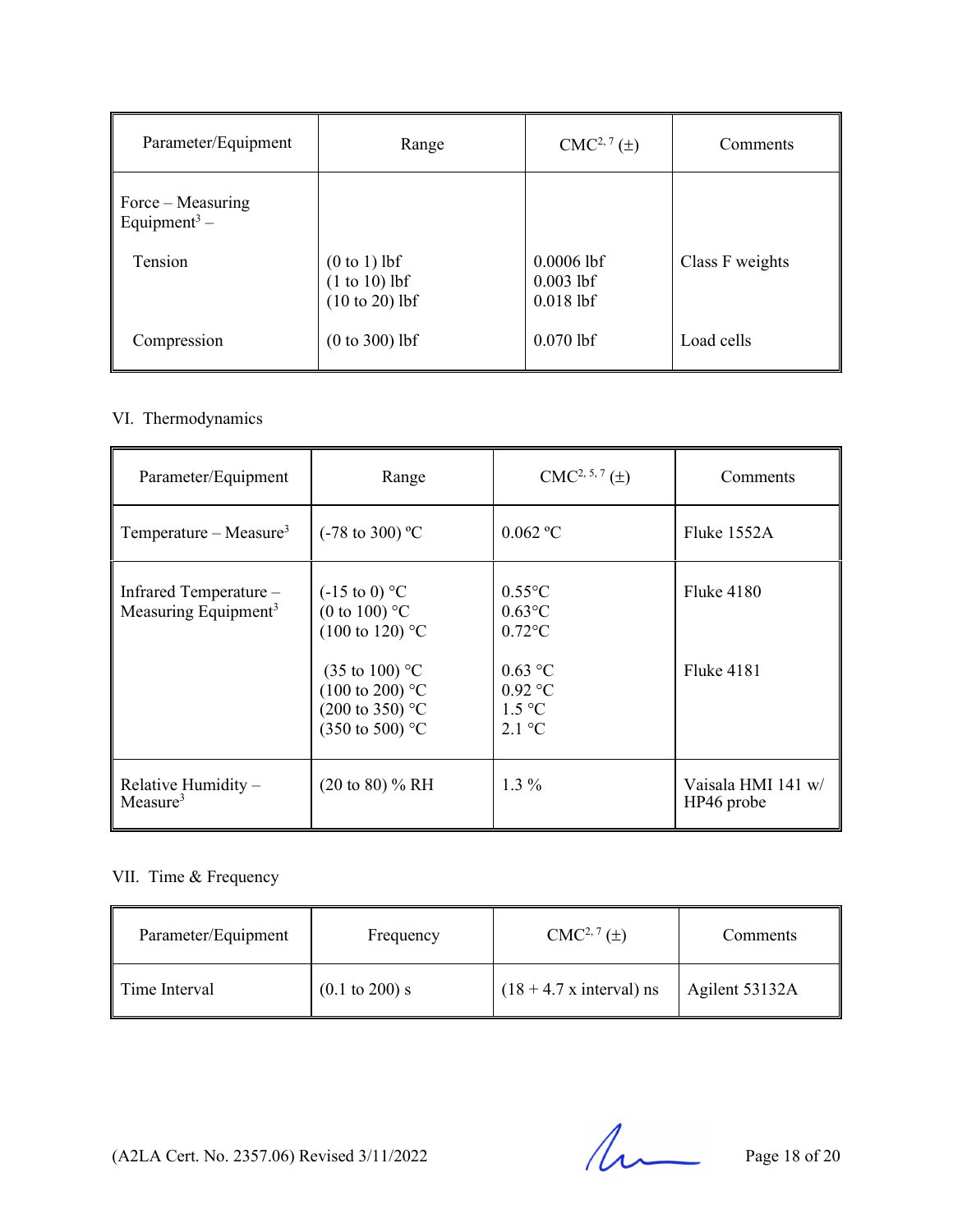| Parameter/Equipment                                          | Frequency                                                                             | $CMC2, 7(\pm)$                                                                     | Comments                  |
|--------------------------------------------------------------|---------------------------------------------------------------------------------------|------------------------------------------------------------------------------------|---------------------------|
| Timers and Stopwatches –<br>Measuring Equipment <sup>3</sup> | $(0 \text{ to } 19.99)$ s/day                                                         | $0.038$ s/day                                                                      | Helmut Klein<br>Timometer |
|                                                              | $(1 to 86400)$ sec                                                                    | $0.039$ s/day                                                                      | Agilent 53132A            |
| Frequency – Measure <sup>3</sup>                             | $0.001$ Hz to 1 kHz<br>(1 to 1000) kHz<br>(1 to 225) MHz<br>$(0.1 \text{ to } 3)$ GHz | $0.22 \text{ mHz/Hz}$<br>$1.8 \mu$ Hz/Hz<br>$0.18$ uHz/Hz<br>$0.18 \text{ uHz/Hz}$ | Agilent 53132A            |
| Frequency – Measuring<br>Equipment <sup>3</sup>              | 1 mHz to $1000$ Hz<br>$1000$ Hz to 50 MHz                                             | $0.66 \mu$ Hz/Hz<br>$2.3 \mu$ Hz/Hz                                                | Agilent 3325B             |
| Optical Tachometers -<br>Measuring Equipment <sup>3</sup>    | $(10 to 100 000)$ RPM                                                                 | $0.016$ RPM + $0.6R$                                                               | Agilent 33250A            |

<sup>1</sup> This laboratory offers commercial calibration service and commercial field calibration service.

- <sup>2</sup> Calibration and Measurement Capability Uncertainty (CMC) is the smallest uncertainty of measurement that a laboratory can achieve within its scope of accreditation when performing more or less routine calibrations of nearly ideal measurement standards or nearly ideal measuring equipment. CMCs represent expanded uncertainties expressed at approximately the 95 % level of confidence, usually using a coverage factor of  $k = 2$ . The actual measurement uncertainty of a specific calibration performed by the laboratory may be greater than the CMC due to the behavior of the customer's device and to influences from the circumstances of the specific calibration.
- <sup>3</sup> Field calibration service is available for this calibration. Please note the actual measurement uncertainties achievable on a customer's site can normally be expected to be larger than the CMC found on the A2LA Scope. Allowance must be made for aspects such as the environment at the place of calibration and for other possible adverse effects such as those caused by transportation of the calibration equipment. The usual allowance for the actual uncertainty introduced by the item being calibrated, (e.g. resolution) must also be considered and this, on its own, could result in the actual measurement uncertainty achievable on a customer's site being larger than the CMC.
- <sup>4</sup> The stated measured values are determined using the indicated instrument (see Comments). This capability is suitable for the calibration of the devices intended to measure or generate the measured value in the ranges indicated. CMC's are expressed as either a specific value that covers the full range or as a percent or fraction of the reading plus a fixed floor specification.
- <sup>5</sup> In the statement of CMC, *L* is the numerical value of the nominal length of the device measured in inches. In the statement of CMC, % is percent of reading unless otherwise stated. In the statement of CMC, *t* represents the time.

<sup>6</sup> This scope meets A2LA's *P112 Flexible Scope Policy*.

 $(42LA$  Cert. No. 2357.06) Revised 3/11/2022 Page 19 of 20

 $\mathcal{L}_\text{max}$  and the contract of the contract of the contract of the contract of the contract of the contract of the contract of the contract of the contract of the contract of the contract of the contract of the contrac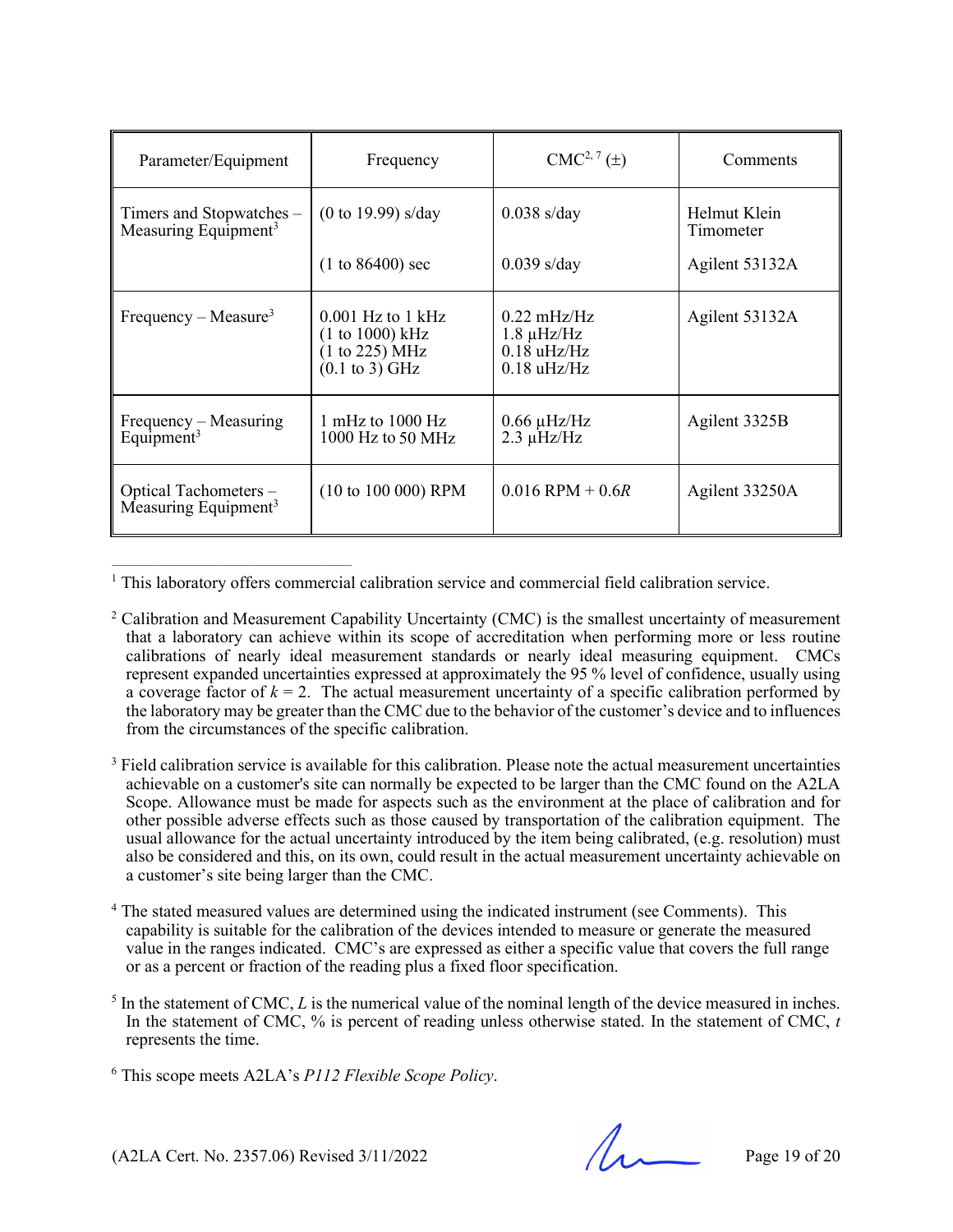- <sup>7</sup> The type of instrument or material being calibrated is defined by the parameter. This indicates the laboratory is capable of calibrating instruments that measure or generate the values in the ranges indicated for the listed measurement parameter.
- 8 This laboratory meets *R205 – Specific Requirements: Calibration Laboratory Accreditation Program* for the types of dimensional tests listed above and is considered equivalent to that of a calibration.

 $(A2LA$  Cert. No. 2357.06) Revised  $3/11/2022$  Page 20 of 20